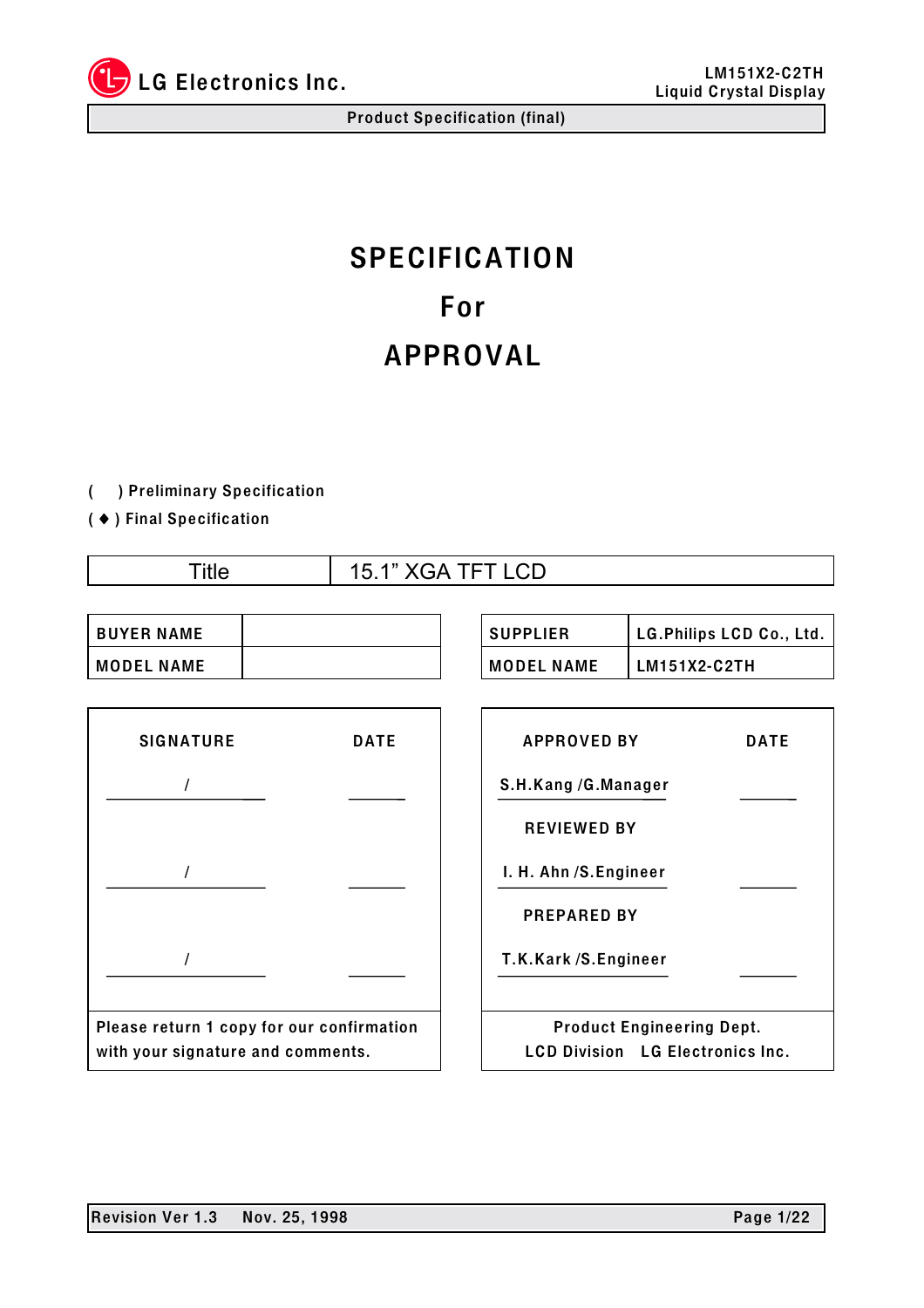

### **CONTENTS**

| NO. | <b>ITEM</b>                                  | Page         |
|-----|----------------------------------------------|--------------|
|     | <b>COVER</b>                                 | 1            |
|     | <b>CONTENTS</b>                              | $\mathbf{2}$ |
|     | <b>RECORD of REVISIONS</b>                   | 3            |
| 1.  | <b>GENERAL DESCRIPTIONS</b>                  | 4            |
| 2.  | <b>MAXIMUM RATINGS</b>                       | 5            |
| 3.  | <b>ELECTRICAL SPECIFICATIONS</b>             | 5            |
| 4.  | <b>OPTICAL SPECIFICATIONS</b>                | 6            |
| 5.  | <b>INTERFACE CONNECTIONS</b>                 | 10           |
| 6.  | <b>SIGNAL TIMING SPECIFICATIONS</b>          | 11           |
| 7.  | <b>SIGNAL TIMING WAVEFORMS</b>               | 12           |
| 8.  | <b>COLOR INPUT DATA REFERENCES</b>           | 13           |
| 9.  | <b>POWER SEQUENCES</b>                       | 14           |
| 10. | <b>MECHANICAL CHARACTERISTICS</b>            | 15           |
| 11. | <b>ENVIRONMENTAL SPECIFICATIONS</b>          | 16           |
| 12. | <b>DESIGNATION OF LOT MARK</b>               | 17           |
| 13. | <b>PACKING FORM</b>                          | 17           |
| 14. | <b>PRECAUTIONS</b>                           | 18           |
| 15. | <b>APPENDIX 1. OUTLINE DRAWINGS</b>          | $19 - 20$    |
| 16. | <b>APPENDIX 2. PACKING ASSEMBLY DRAWINGS</b> | $21 - 22$    |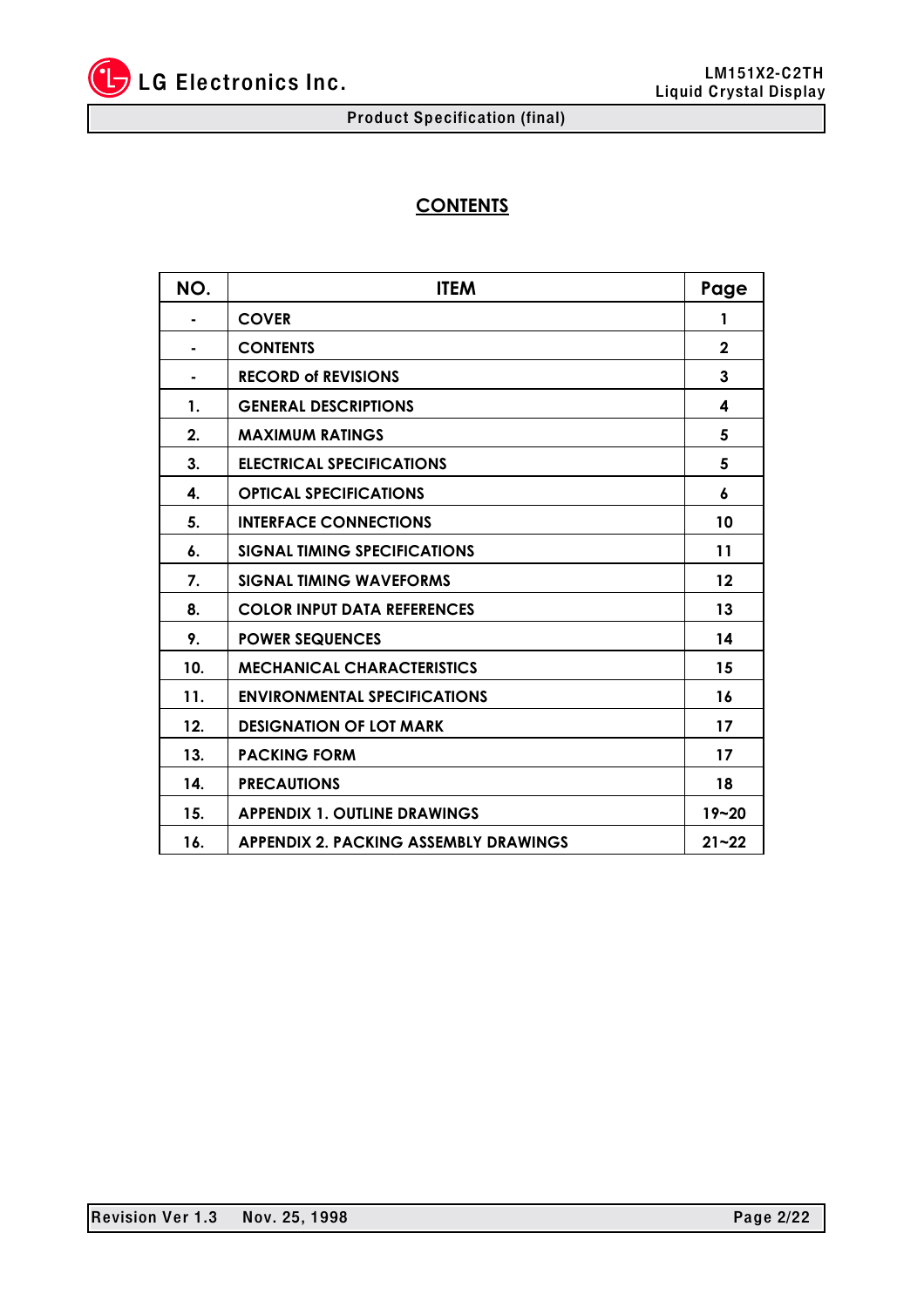

## Record of Revisions

| <b>Revision Version</b> | Date                     | <b>DESCRIPTION</b>                                         |  |  |
|-------------------------|--------------------------|------------------------------------------------------------|--|--|
| 0.0                     | April 13, 1998           | Preliminary                                                |  |  |
| 0.1                     | May 6, 1998              | <b>Preliminary, Update</b>                                 |  |  |
|                         |                          | (Changed Interface Connections - Increased V <sub>DD</sub> |  |  |
|                         |                          | Lines,                                                     |  |  |
|                         |                          | <b>Fixed Interface Connector Model Name, Updated</b>       |  |  |
|                         |                          | <b>Outline Drawings)</b>                                   |  |  |
| 0.2                     | June 16, 1998            | <b>Preliminary, Update</b>                                 |  |  |
|                         |                          | (Updated Electrical Specifications,                        |  |  |
|                         |                          | <b>Optical Specifications,</b>                             |  |  |
|                         |                          | and Signal Timing Specifications)                          |  |  |
|                         |                          | <b>Preliminary, Update</b>                                 |  |  |
| 0.3                     | June 22, 1998            | (Updated Power Sequences,                                  |  |  |
|                         |                          | <b>Updated Electrical Specifications - Back Light)</b>     |  |  |
|                         |                          | <b>Preliminary, Update</b>                                 |  |  |
| 0.4                     | June 29, 1998            | (Changed Environmental Specifications,                     |  |  |
|                         |                          | <b>Changed Outsize Dimensions - Thickness</b>              |  |  |
|                         |                          | : Refer to Outline Drawings)                               |  |  |
|                         |                          | <b>Preliminary, Update</b>                                 |  |  |
| 0.5                     | July 9, 1998             | (Updated Optical Specifications)                           |  |  |
|                         |                          | <b>Preliminary, Update</b>                                 |  |  |
| 0.6                     | July 21, 1998            | (Updated Optical Specifications - Gamma Value)             |  |  |
|                         |                          | <b>Preliminary, Update</b>                                 |  |  |
| 0.7                     | September17, 1998        | (1. Updated Optical Specifications - Contrast              |  |  |
|                         |                          | Ratio, Viewing angle, Cross Talk                           |  |  |
|                         |                          | 2. Updated Signal Timing Specifications -                  |  |  |
|                         |                          | Main Clock, Hsync, Vsync                                   |  |  |
|                         |                          | 3. Updated Electrical Characteristics - Back               |  |  |
|                         |                          | Light Life Time)                                           |  |  |
|                         |                          | Final, Update                                              |  |  |
|                         |                          | (1. Updated Outsize dimensions                             |  |  |
| 1.0                     | October 14, 1998         | 2. Updated Electrical Specifications -                     |  |  |
|                         |                          | Lamp Kick-Off Voltage)                                     |  |  |
|                         |                          | Change the signal timing wave form                         |  |  |
|                         |                          | Change the set-up & hold duration<br>1.                    |  |  |
| 1.1                     | <b>November 16, 1998</b> | 2.<br>Add viewing angle at $C/R \geq 5$                    |  |  |
| 1.2                     | <b>November 20, 1998</b> | Change the model name (LM151X2→LM151X2-                    |  |  |
|                         |                          | C2TH)                                                      |  |  |
| 1.3                     | November 25, 1998        |                                                            |  |  |
|                         |                          |                                                            |  |  |
|                         |                          |                                                            |  |  |
|                         |                          |                                                            |  |  |
|                         |                          |                                                            |  |  |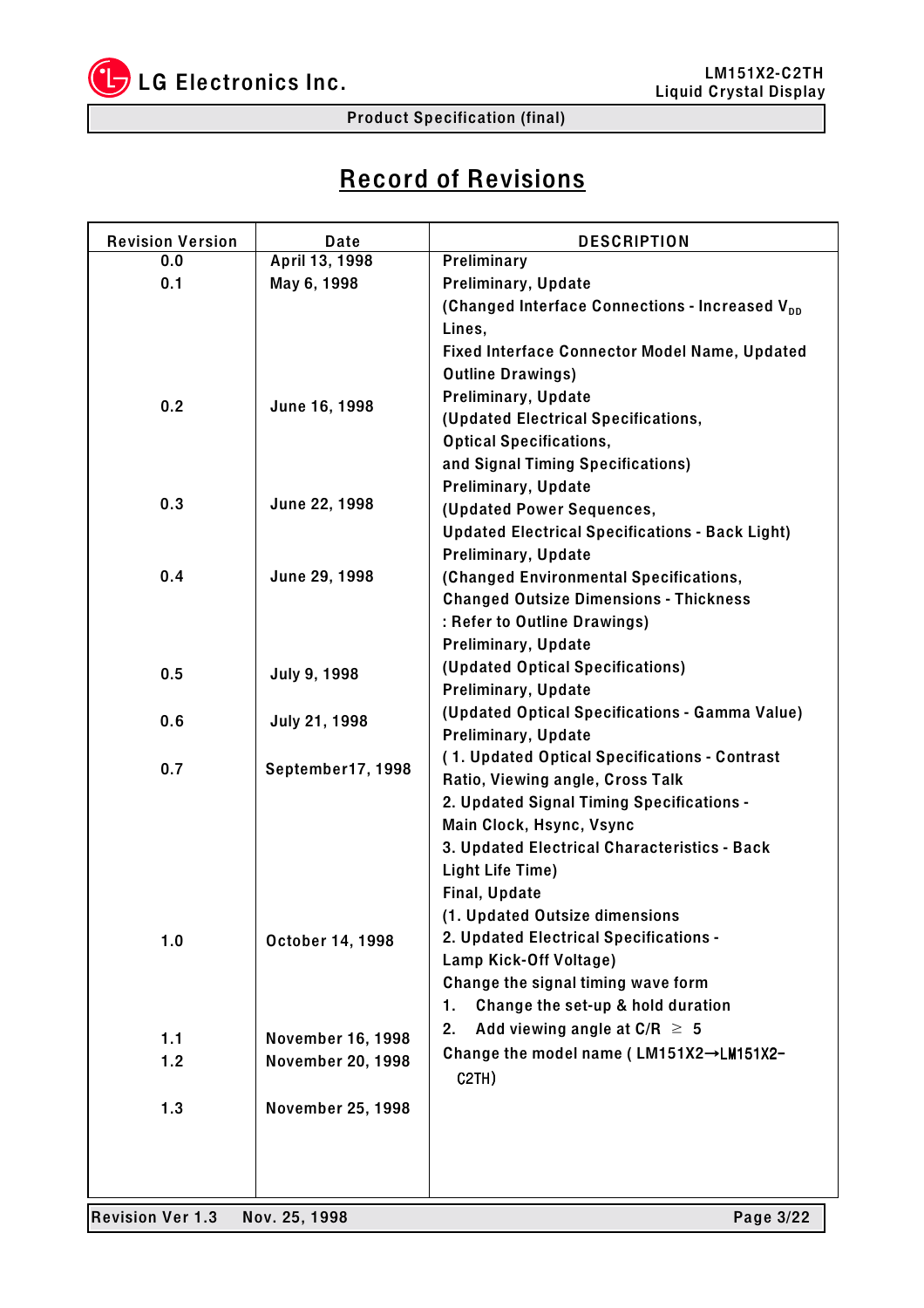

| <b>Product Specification (final)</b> |  |  |  |  |  |
|--------------------------------------|--|--|--|--|--|
|                                      |  |  |  |  |  |
|                                      |  |  |  |  |  |
|                                      |  |  |  |  |  |
|                                      |  |  |  |  |  |
|                                      |  |  |  |  |  |
|                                      |  |  |  |  |  |
|                                      |  |  |  |  |  |
|                                      |  |  |  |  |  |
|                                      |  |  |  |  |  |
|                                      |  |  |  |  |  |
|                                      |  |  |  |  |  |
|                                      |  |  |  |  |  |
|                                      |  |  |  |  |  |
|                                      |  |  |  |  |  |
|                                      |  |  |  |  |  |
|                                      |  |  |  |  |  |
|                                      |  |  |  |  |  |
|                                      |  |  |  |  |  |
|                                      |  |  |  |  |  |
|                                      |  |  |  |  |  |
|                                      |  |  |  |  |  |
|                                      |  |  |  |  |  |
|                                      |  |  |  |  |  |
|                                      |  |  |  |  |  |
|                                      |  |  |  |  |  |
|                                      |  |  |  |  |  |
|                                      |  |  |  |  |  |
|                                      |  |  |  |  |  |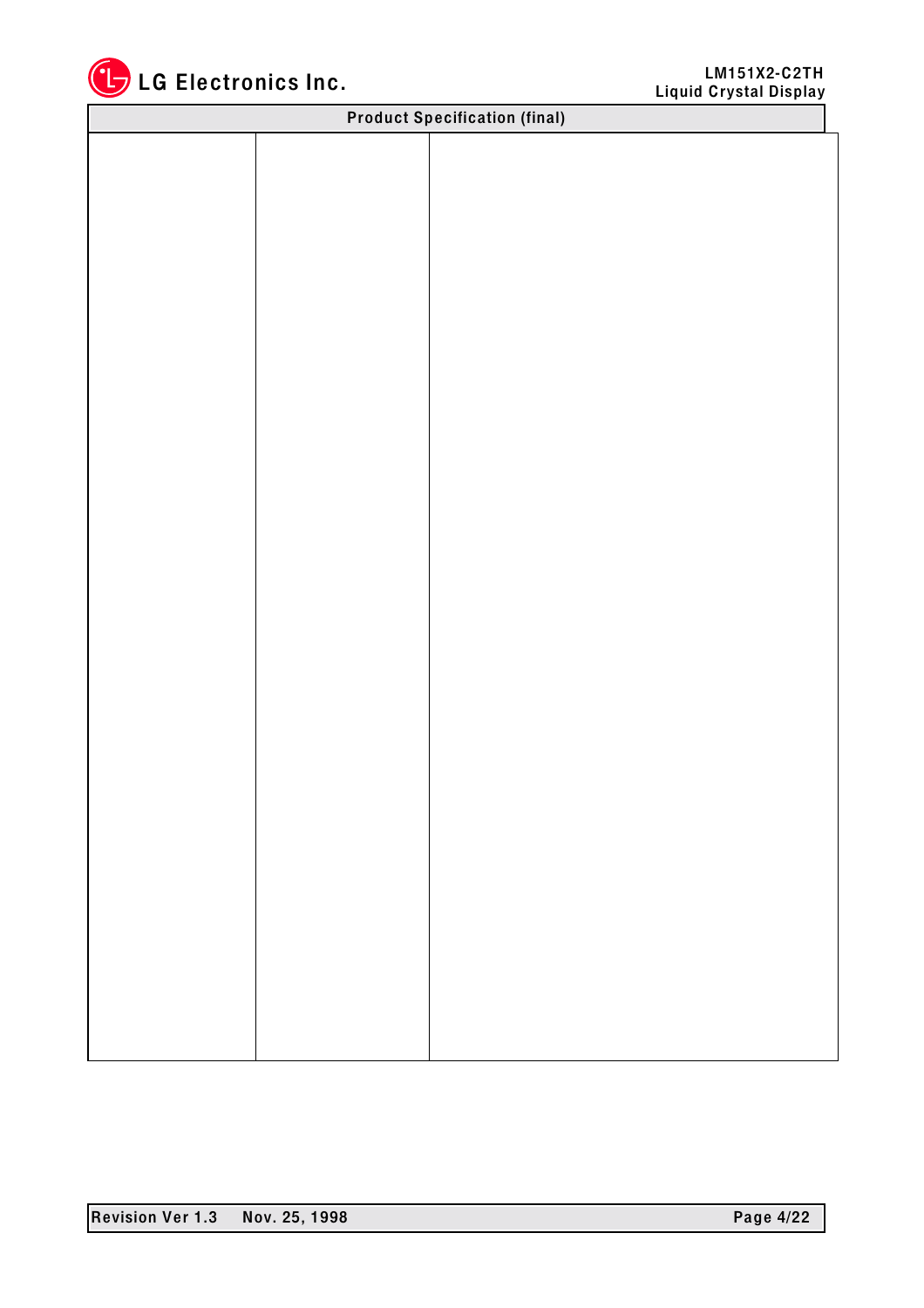

### **1. General Descriptions**

The LG Electronics model LM151X2 LCD is a Color Active Matrix Liquid Crystal Display with an integral Cold Cathode Fluorescent Tube(CCFT) back light system. The matrix employs a-Si Thin Film Transistor as the active element. It is a transmissive type display operating in the normally white mode. This TFT-LCD has a 15.1 inch diagonally measured active display area with XGA resolution(768 vertical by 1024 horizontal pixel array). Each pixel is divided into Red, Green and Blue sub-pixels or dots which are arranged in vertical stripes. Gray scale or the brightness of the sub-pixel color is determined with a 6-bit gray scale signal for each dot, thus, presenting a palette of more than 262,144 colors.

LM151X2 has been designed to apply the CMOS logic level interface.

The LM151X2 LCD is intended to support applications where high brightness, wide viewing angle, high color saturation, and high color depth are very important. In combination with the vertical arrangement of the sub-pixels, the LM151X2 characteristics provide an excellent flat panel display for office automation products such as monitors.



#### General Display Characteristics

The following are general features of the model LM151X2 LCD;

| Active display area    | 15.1 inches(38cm) diagonal                                             |
|------------------------|------------------------------------------------------------------------|
| Outsize dimensions     | 352.6w * 265.0h * 18.5t(typ)mm(Without Inverter and User<br>Connector) |
| Pixel pitch            | $0.30$ mm $\times$ 0.30 mm                                             |
| Pixel format           | 1024 horiz. By 768 vert. pixels                                        |
|                        | RGB vertical stripe arrangement                                        |
| Color depth            | 6-bit, 262,144 colors                                                  |
| Display operating mode | transmissive mode, normally white                                      |
| Surface treatments     | hard coating(3H),                                                      |
|                        | anti-glare treatment of the front polarizer                            |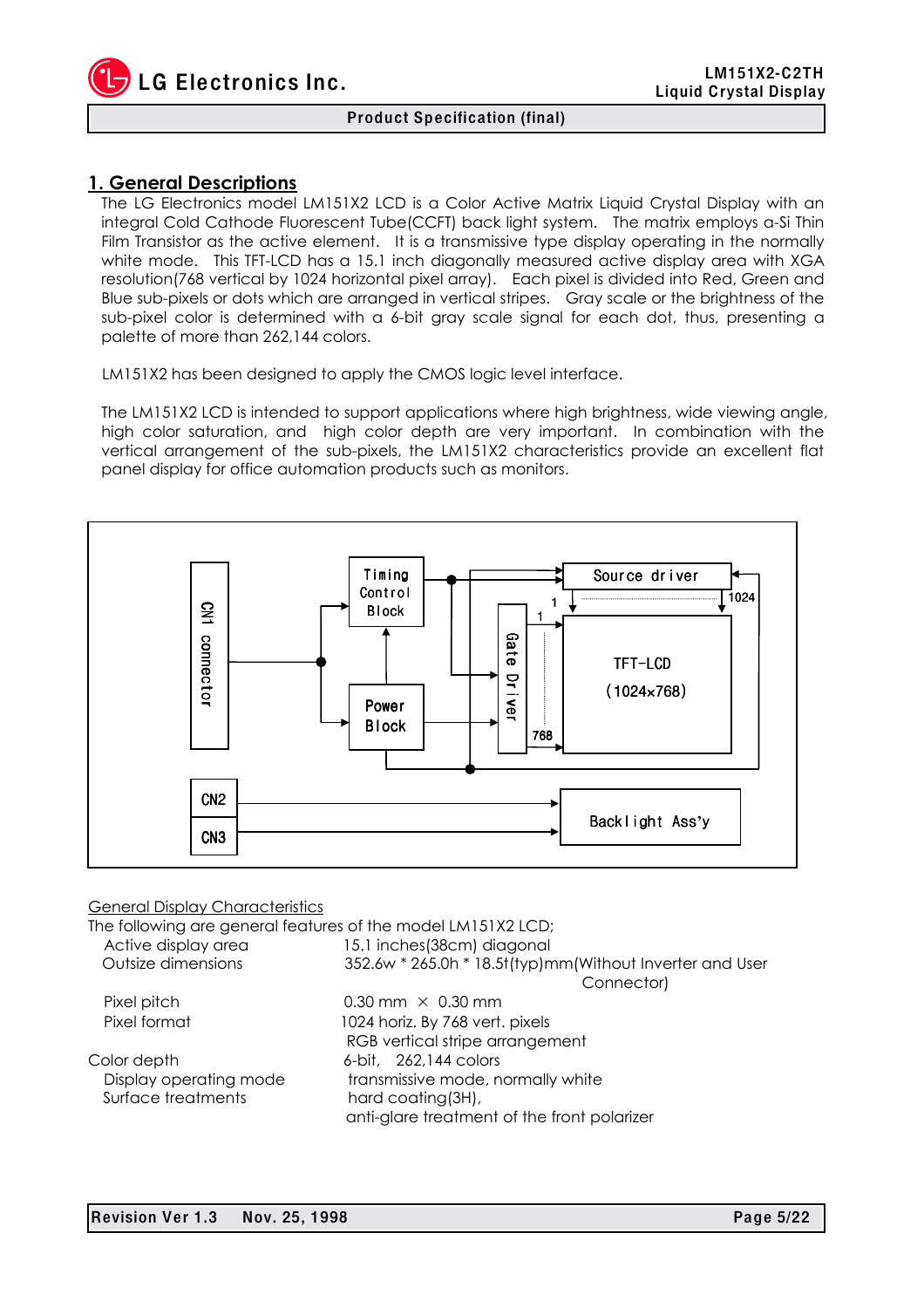

#### **2. Maximum Ratings**

The following are maximum values which, if exceeded, may cause faulty operation or damage to the unit.

| Parameter                                                    | symbol                                           |       | Values               | Units        | <b>Notes</b>    |
|--------------------------------------------------------------|--------------------------------------------------|-------|----------------------|--------------|-----------------|
|                                                              |                                                  | Min.  | Max.                 |              |                 |
| Power Input Voltage<br>Lamp Current<br>Operating Temperature | Vpd<br><b>I</b> BL<br>$\mathsf{T}_{\mathsf{OP}}$ |       | +3.6<br>9.0<br>$+50$ | Vpc<br>mArms | at $25^\circ$ C |
| Storage Temperature                                          | l st                                             | $-20$ | +60                  |              |                 |

#### **Table 1 ABSOLUTE MAXIMUM RATINGS**

Note: 1. The Relative Humidity must not exceed 95% non-condensing at temperatures of 40℃ or less. At temperatures greater than 40℃, the wet bulb temperature must not exceed 39℃.

2. Current shall be measured at ground line.

#### **3. Electrical Specifications**

The LM151X2 requires two power inputs. One input is employed to power the LCD electronics and to drive the voltages to drive the TFT array and liquid crystal. And the second input for the backlight CCFL, is typically generated by an inverter. The inverter is an external unit to the LCD.

| Parameter                      | Symbol                     | Values              |        |                       | Units                   | <b>Notes</b>            |
|--------------------------------|----------------------------|---------------------|--------|-----------------------|-------------------------|-------------------------|
|                                |                            | Min.                | Typ.   | Max.                  |                         |                         |
| MODULE:                        |                            |                     |        |                       |                         |                         |
| Power Supply Input Voltage     | <b>V</b> <sub>DD</sub>     | 3.15                | 3.3    | 3.45                  | $V_{DC}$                |                         |
| Power Supply Input Current     | loo.                       |                     | 500    | 800                   | m <sub>A</sub>          | 1, 2                    |
| Power Supply Kick Off Current  | <b>IDDI</b>                |                     |        | 1,500                 | mA                      |                         |
| Data Input High Voltage        | V <sub>IH</sub>            | $0.7 \times V_{DD}$ |        | $V_{\text{DD}} + 0.5$ | V                       |                         |
| Data Input Low Voltage         | $V_{IL}$                   | $-0.5$              |        | $0.3 \times V_{DD}$   | $\vee$                  |                         |
| <b>BACK LIGHT:</b>             |                            |                     |        |                       |                         |                         |
| Back light Input voltage       | $\mathsf{V}_{\mathsf{BL}}$ | 685                 | 585    | 570                   | <b>V</b> <sub>RMS</sub> |                         |
| <b>Backlight Input Current</b> | <b>BL</b>                  | 3.0                 | 8.0    | 9.0                   | mA                      | 3                       |
| Lamp Kick-Off Voltage          |                            |                     |        | 880                   | V <sub>RMS</sub>        | At $25 \pm 2^{\circ}$ C |
|                                |                            |                     |        | 1145                  | <b>V</b> <sub>RMS</sub> | At $0 \pm 2^{\circ}$ C  |
|                                |                            |                     |        |                       |                         | 4                       |
|                                |                            | 1290                |        |                       | <b>V</b> <sub>RMS</sub> | At $25 \pm 2^{\circ}$ C |
|                                |                            | 1660                |        |                       | <b>V</b> <sub>RMS</sub> | At $0 \pm 2^{\circ}$ C  |
|                                |                            |                     |        |                       |                         | 5                       |
| <b>Operating Frequency</b>     | F <sub>BL</sub>            | 30                  | 50     | 80                    | KHz                     |                         |
| Life time                      |                            | 25,000              | 40,000 |                       | hours                   | 6                       |

#### **Table 2 ELECTRICAL CHARACTERISTICS:**

Notes: 1. All values shall be measured at the user connection.

- 2. The input current shall be measured at  $V_{DD}$  of 3.3V at 25°C, refresh rate of 60Hz, and clock frequency of 65MHz under 9 gray pattern.
- 3. The backlight input current shall be measured at the ground cable and does not include loss of external inverter.
- 4. Voltages at both ends of the lamp.
- 5. Voltages at secondary side of transformer using the balancing capacitor, 22pF in inverter. These voltages can be changed with customer's own design of inverter.
- 6. The life time is defined as the time at which brightness of lamp is 50% compare to that of initial value at the typical lamp current.
- 7. Power supply kick off current means power supply input current at the moment of LCM power on. This current is higher than the current at the normal operating condition and it lasts for 50~100ms.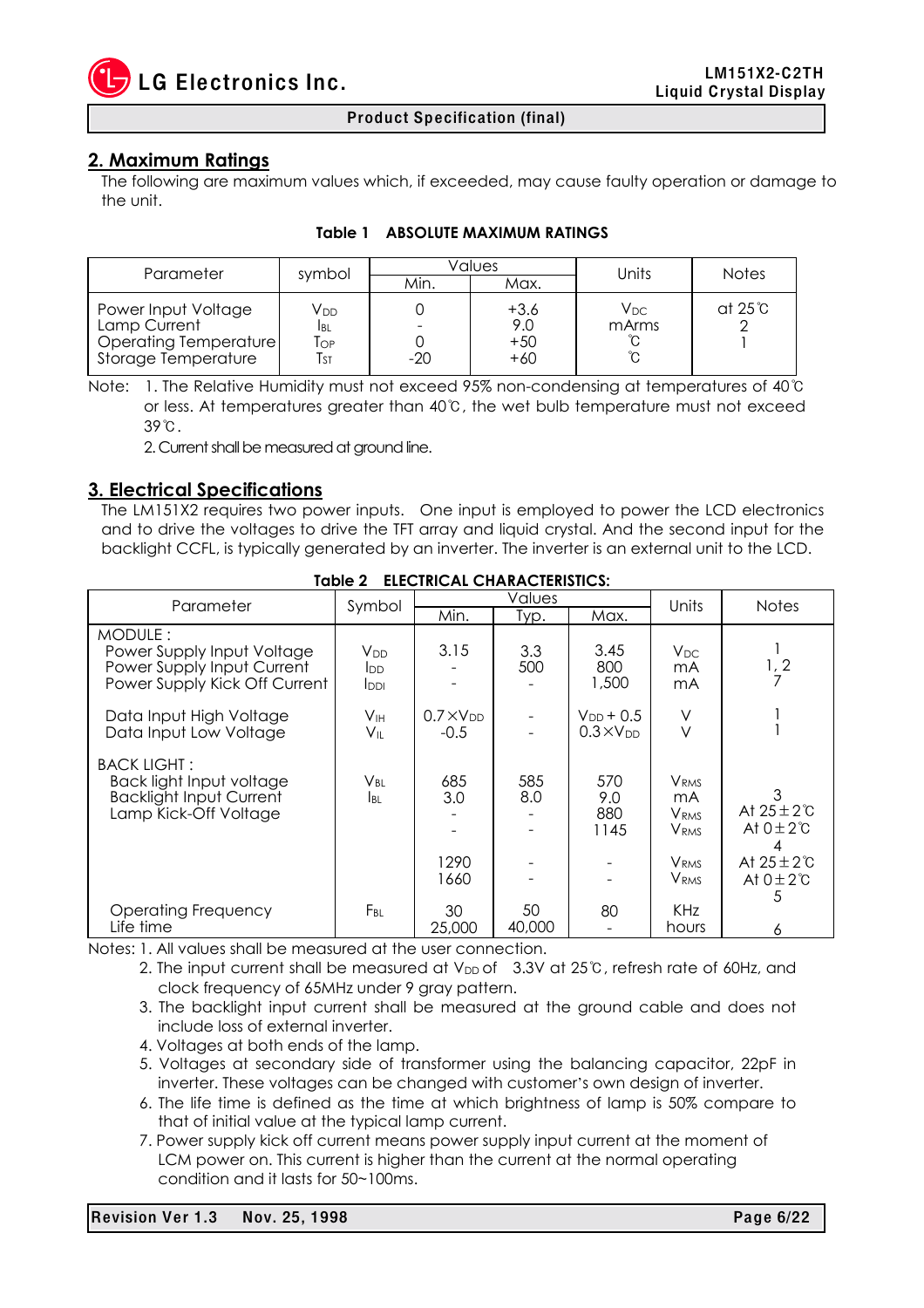

### **4. Optical Specifications**

Optical characteristics are determined after the unit has been 'ON' and stable for approximately 30 minutes in a dark environment at 25℃. The values specified are at an approximate distance 50cm from the LCD surface at a viewing angle of Φ and θ equal to 0° and aperture 1 degree. The test equipment is PhotoResearch Prichard SpectroRadiometer Model 1980B-SC or equivalent. The input signal voltage and timing specification are  $V_{DD}$  of 3.3V and VESA XGA @60Hz respectively. The input current of backlight is  $8mA(F_{BL} = 50KHz)$  at the ground terminals.

| Parameter                                                                                                                           |                                                                                                                                                                                                                                  | Symbol                                                                                |                                                                      | Values                                                               |                                                                      | Units             | Notes                    |
|-------------------------------------------------------------------------------------------------------------------------------------|----------------------------------------------------------------------------------------------------------------------------------------------------------------------------------------------------------------------------------|---------------------------------------------------------------------------------------|----------------------------------------------------------------------|----------------------------------------------------------------------|----------------------------------------------------------------------|-------------------|--------------------------|
|                                                                                                                                     |                                                                                                                                                                                                                                  |                                                                                       | Min.                                                                 | Typ.                                                                 | Max.                                                                 |                   |                          |
| Contrast Ratio                                                                                                                      |                                                                                                                                                                                                                                  | <b>CR</b>                                                                             | 150                                                                  | 200                                                                  |                                                                      |                   | 1                        |
| Average Brightness, white                                                                                                           |                                                                                                                                                                                                                                  | <b>SB</b> <sub>WH</sub>                                                               | 170                                                                  | 200                                                                  |                                                                      | cd/m <sup>2</sup> | $\overline{2}$           |
| <b>Brightness Variation</b>                                                                                                         |                                                                                                                                                                                                                                  | SBv                                                                                   |                                                                      |                                                                      | 30                                                                   | $\%$              | 3                        |
| Response Time                                                                                                                       | Rise Time<br>Decay Time                                                                                                                                                                                                          | Tr<br>Tr <sub>R</sub><br>Tr <sub>D</sub>                                              |                                                                      | 50<br>20<br>30                                                       | 80<br>30<br>50                                                       | msec              | $\overline{\mathcal{A}}$ |
| <b>CIE Color Coordinates</b>                                                                                                        | Red<br>Green<br>Blue<br>White                                                                                                                                                                                                    | <b>XR</b><br><b>YR</b><br>XG<br><b>YG</b><br>X <sub>B</sub><br>УB<br>Xw<br><b>yw</b>  | 0.600<br>0.310<br>0.270<br>0.570<br>0.110<br>0.070<br>0.290<br>0.310 | 0.630<br>0.340<br>0.300<br>0.600<br>0.140<br>0.100<br>0.320<br>0.340 | 0.660<br>0.370<br>0.330<br>0.630<br>0.170<br>0.130<br>0.350<br>0.370 |                   |                          |
| Viewing Angle by $CR \ge 10$<br>y axis, $up(Φ = 90°)$<br>Viewing Angle by $CR \ge 5$<br>y axis, $up(\Phi = 90^\circ)$<br>Cross talk | x axis, right $(\Phi = 0^\circ)$<br>x axis, $left( \phi = 180^\circ \right)$<br>y axis, down $(\Phi = 270^\circ)$<br>x axis, right $(\Phi = 0^\circ)$<br>x axis, left ( $\phi$ = 180 <sup>o</sup> )<br>y axis, down $(Φ = 270°)$ | θ<br>$\Theta$<br>$\Theta$<br>$\Theta$<br>$\Theta$<br>$\Theta$<br>$\Theta$<br>$\Theta$ | 55<br>55<br>40<br>40<br>70<br>70<br>50<br>50                         | 60<br>60<br>45<br>45<br>75<br>75<br>55<br>55                         |                                                                      | degree,           | 5                        |
|                                                                                                                                     | Horizontal<br>Vertical                                                                                                                                                                                                           |                                                                                       | $\overline{\phantom{a}}$                                             |                                                                      | 2.5<br>2.5                                                           | $\%$              | 6                        |
| Gamma value                                                                                                                         |                                                                                                                                                                                                                                  |                                                                                       |                                                                      |                                                                      |                                                                      |                   | $\overline{7}$           |

#### **Table 2 OPTICAL CHARACTERISTICS**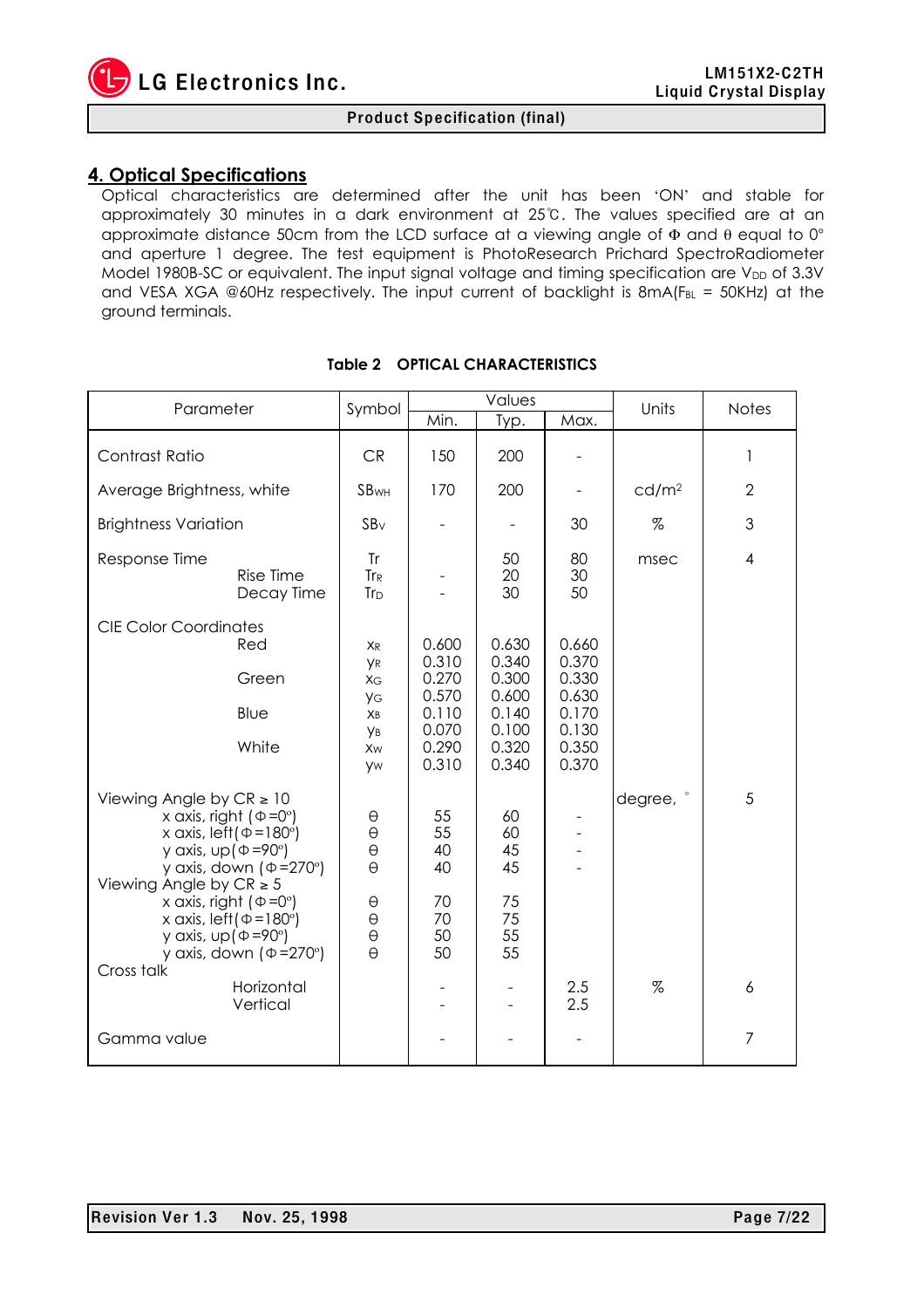

Notes 1. Contrast Ratio (CR) is defined mathematically as:

(Surface Brightness with all white pixels)

(Surface Brightness with all black pixels)

Contrast ratio shall be measured at the center of the display (Location 1).

2. Average Brightness is the average of brightness value at location 1 to 5 with all pixels displaying white.

$$
B(AVE) = \frac{B1 + B2 + B3 + B4 + B5}{5}
$$

3. The variation in surface brightness, SB<sub>v</sub> is defined as :

$$
\frac{\text{Maximum (B1, B2, .... B13)} - \text{Minimum (B1, B2, .... B13)}}{2}
$$
 × 100%

Average 
$$
(B_1, B_2, \ldots, B_5)
$$

Where B1 to B13 are the brightness with all pixels displaying white at 13 locations.



4. The response time is defined as the following figure and shall be measured by switching the input signal for "black" and "white".

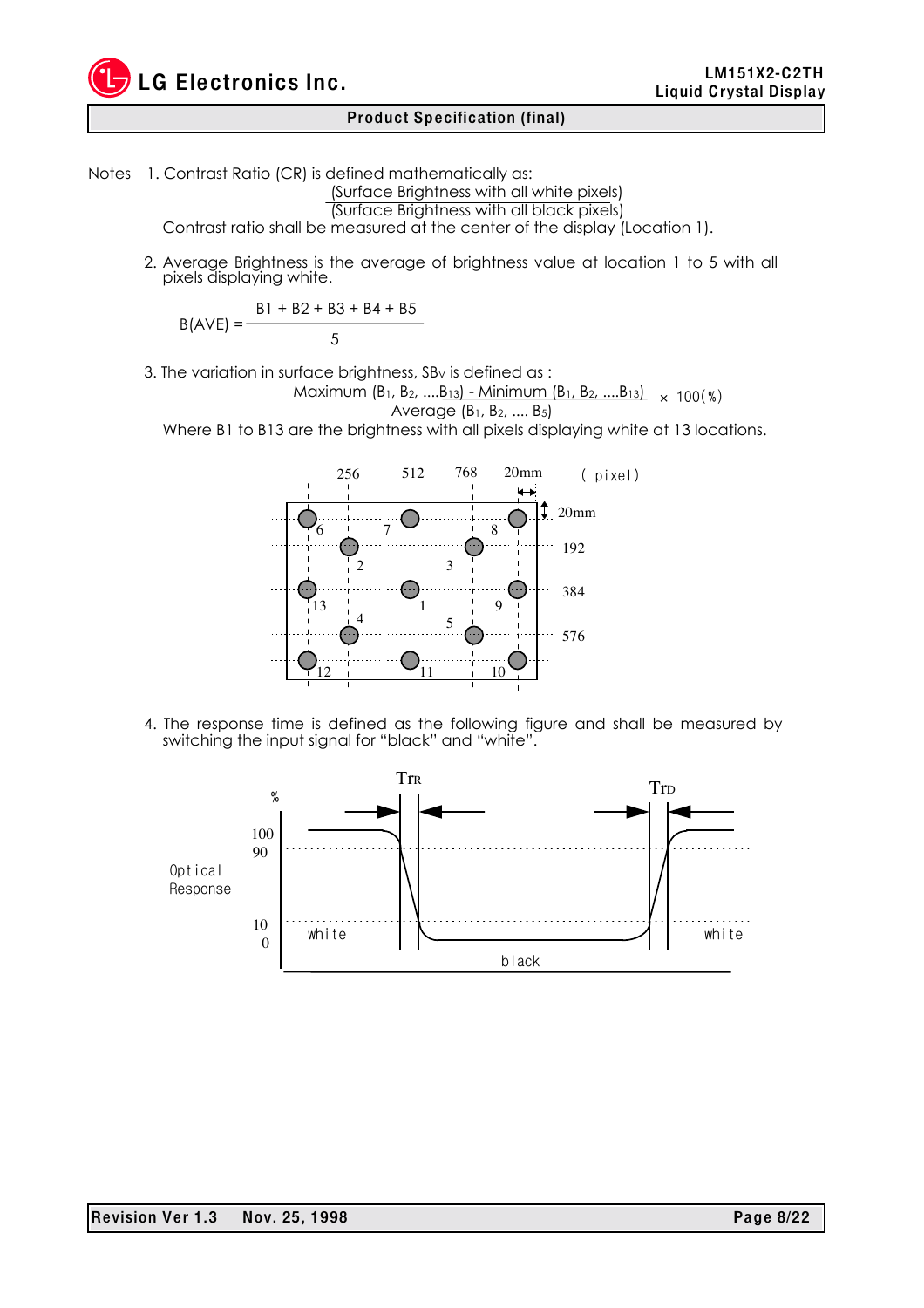



5. Viewing angle is the angle at which the contrast ratio is greater than 10.

6. Cross talk shall be measured at two locations.



Vertical Crosstalk shall be measured at the location 1 and horizontal crosstalk shall be measured at the location 2.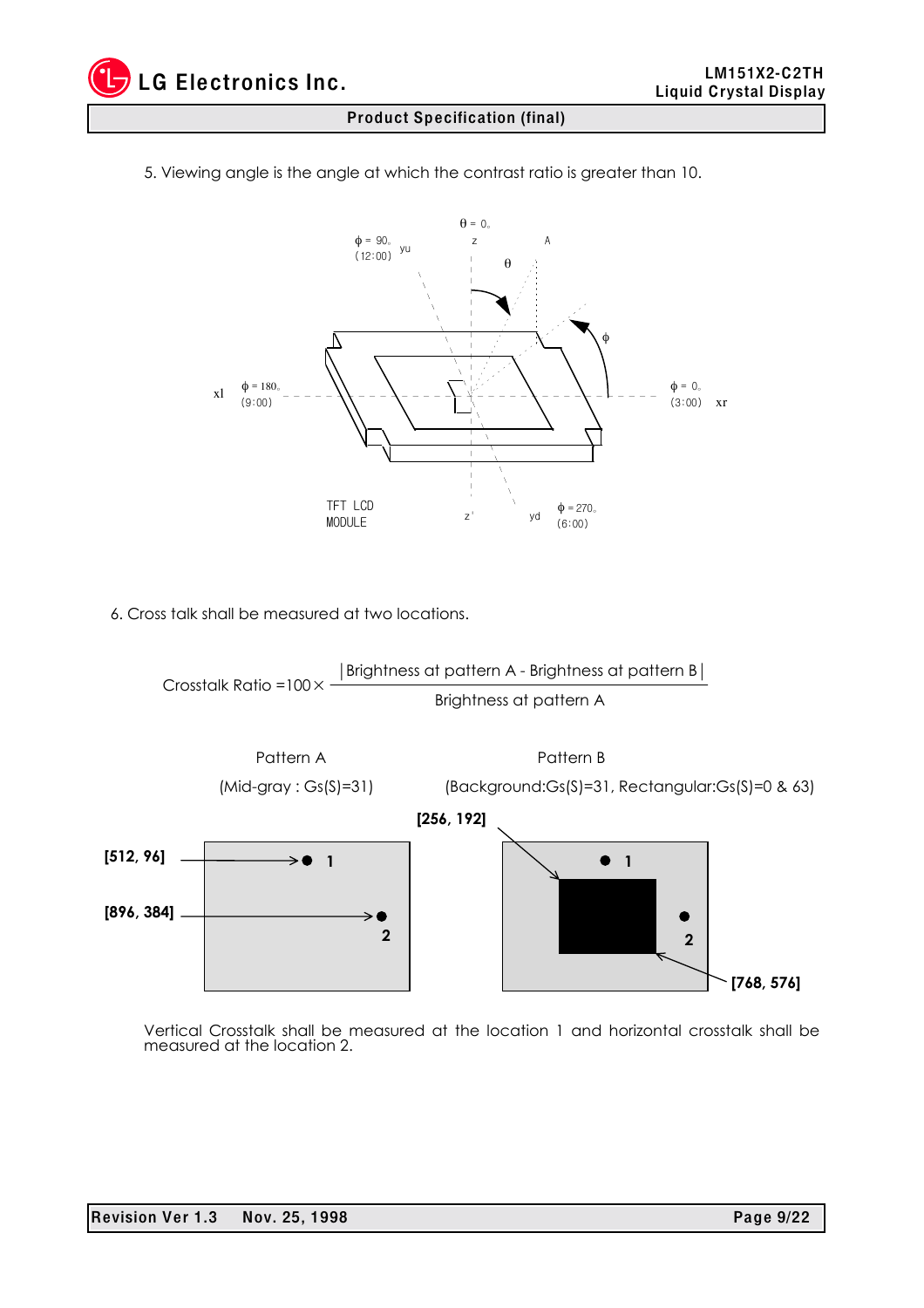|        |      | Relative Brightness(%) |       |                |
|--------|------|------------------------|-------|----------------|
| Remark | max  | min                    | Gs(S) | n              |
|        | 0.67 |                        | 0     | $\Omega$       |
|        | 1.8  |                        | 7     | 1              |
|        | 4.3  | 2.3                    | 15    | $\overline{2}$ |
|        | 9.4  | 5.4                    | 23    | $\mathfrak{S}$ |
|        | 20.4 | 10.4                   | 31    | 4              |
|        | 34.8 | 22.8                   | 39    | 5              |
|        | 55.1 | 41.1                   | 47    | 6              |
|        | 82.7 | 66.7                   | 55    | 7              |
|        | 100  | 100                    | 63    | 8              |

7. Gamma values shall be measured at the center location.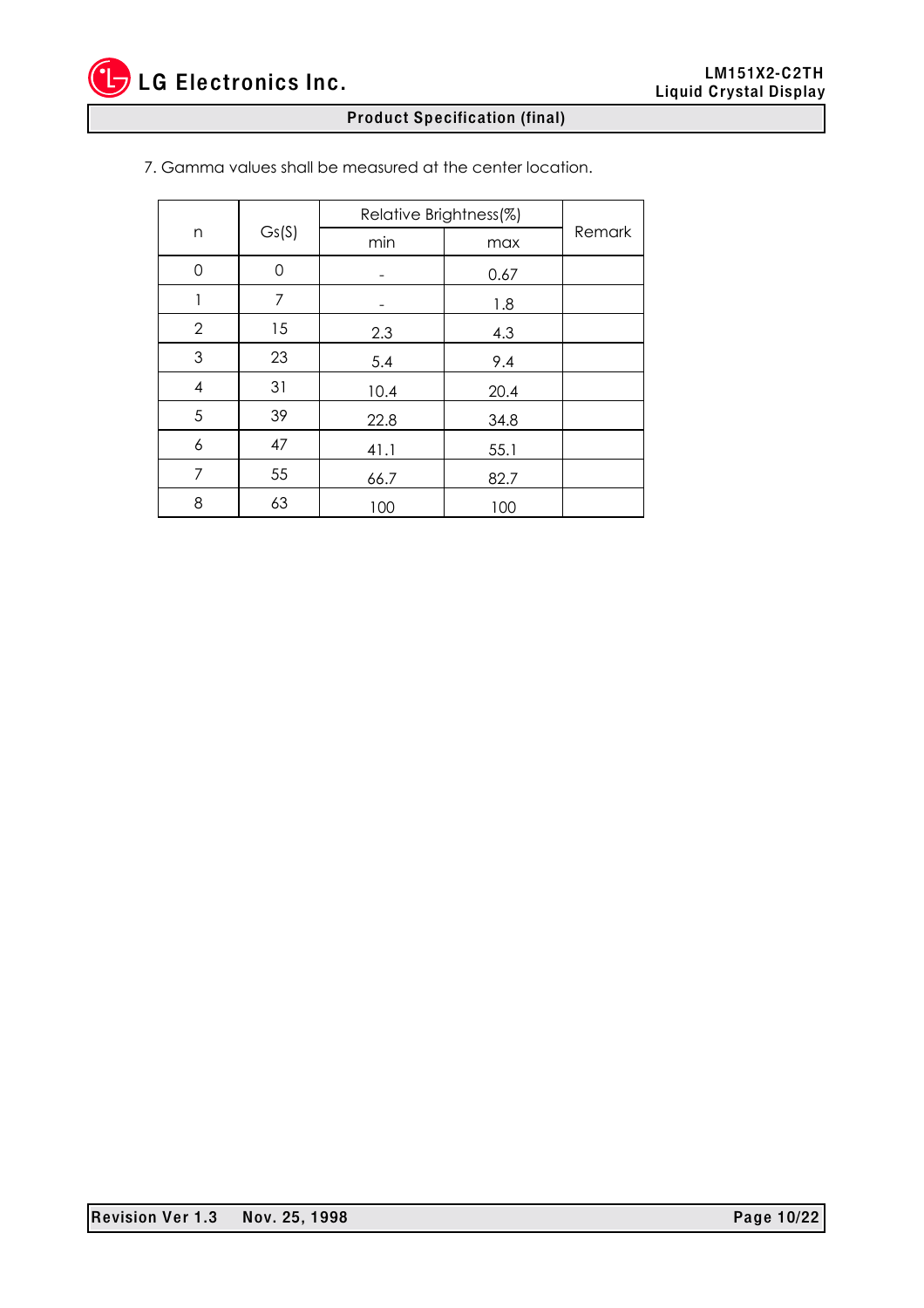

#### **5. Interface Connections**

This LCD employs three interface connections, a 41 pin connector is used for the module electronics and two connectors, a three pin connector, are used for the integral backlight system. The electronics interface connector is a model DF9B-41P-1V manufactured by Hirose. The pin configuration for the connector is shown in the table below.

#### **Table 3 MODULE CONNECTOR PIN CONFIGURATION**

Notes: 1. All GND(ground) pins should be connected together and to Vss which should also be connected to the LCD's metal frame.





The backlight interface connector is a model BHR-03VS-1, manufactured by JST. The mating connector part number is SM02(8.0)B-BHS-1-TB or equivalent. The pin configuration for the connector is shown in the table below.

|  | Table 4 BACKLIGHT CONNECTOR PIN CONFIGURATION |
|--|-----------------------------------------------|
|  |                                               |

| Pin | svmbol       | Description      | Notes |
|-----|--------------|------------------|-------|
|     | НV           | Lamp power input |       |
|     | $\sim$<br>NĆ | No connect       |       |
|     | LV           | Ground           |       |

Notes: 1. The input power terminal is colored pink. Ground pin color is light pink. 2. The backlight ground should be common with Vss.

| <b>Revision Ver 1.3</b> | Nov. 25, 1998 |
|-------------------------|---------------|
|-------------------------|---------------|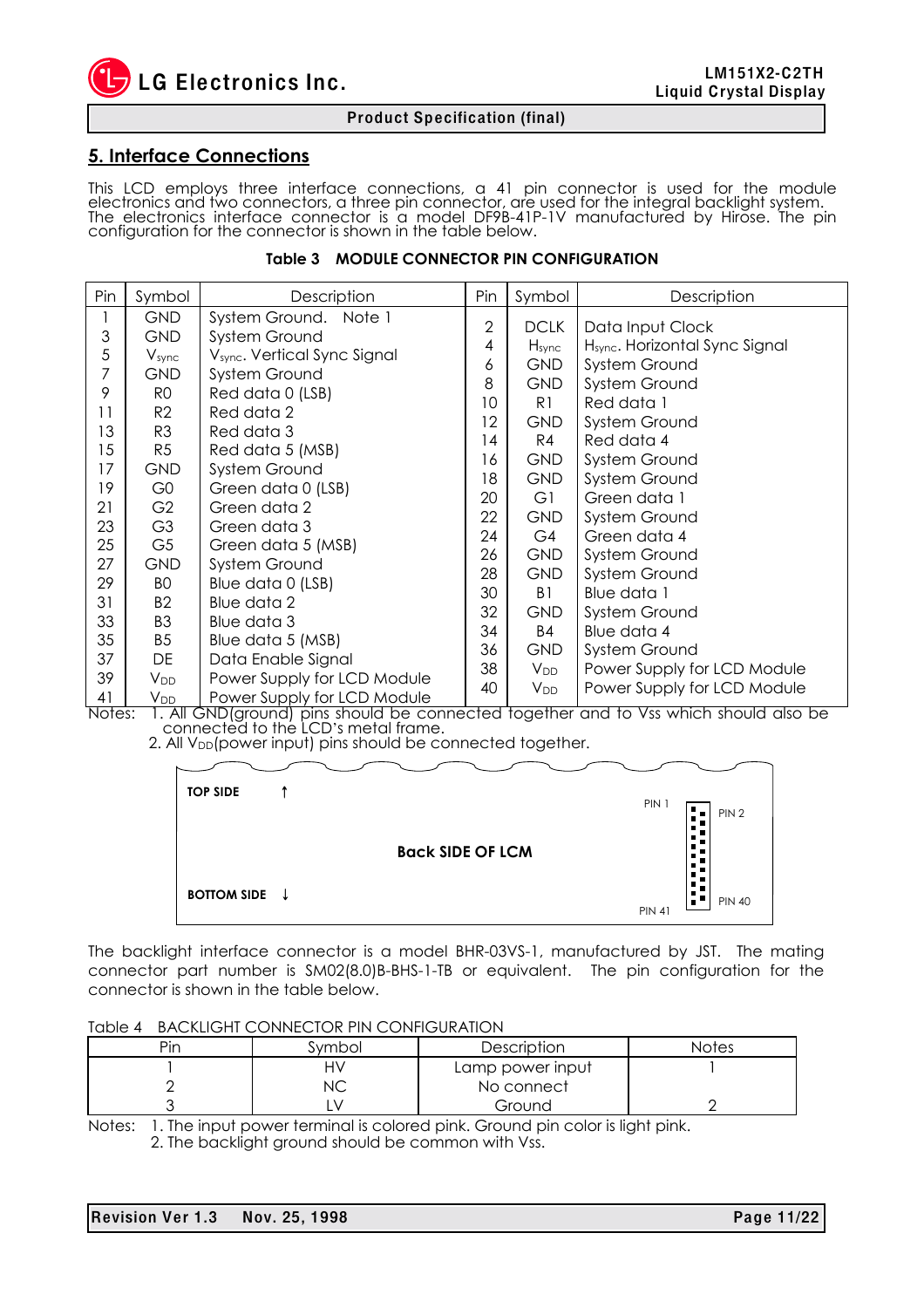

### **6. Signal Timing Specifications**

|                                         | Parameter                                                                                                                                                                                                     |                                                                                             |                                                                | Value                                      |                                                        | Units                                                          | <b>Notes</b>                     |
|-----------------------------------------|---------------------------------------------------------------------------------------------------------------------------------------------------------------------------------------------------------------|---------------------------------------------------------------------------------------------|----------------------------------------------------------------|--------------------------------------------|--------------------------------------------------------|----------------------------------------------------------------|----------------------------------|
|                                         |                                                                                                                                                                                                               | Symbol                                                                                      | Min.                                                           | Typ.                                       | Max.                                                   |                                                                |                                  |
| Main<br>Clock                           | Frequency<br><b>High duration</b><br>Low duration<br><b>Rise Time</b><br>Fall Time                                                                                                                            | $f_{CLK}$ (=1/ $t_{CLK}$ )<br>t <sub>wcH</sub><br>twcl<br>$t_{\rm rCLK}$<br>$t_{\rm fCLK}$  | 63.0<br>$0.45$ $tc$ <sub>LK</sub><br>$0.45$ $tc$ <sub>LK</sub> | 65.0<br>$0.5$ $t_{CLK}$<br>$0.5$ $t_{CLK}$ | 67.0<br>$0.55$ $t_{CLK}$<br>$0.55$ $t_{CLK}$<br>8<br>8 | MHz<br>ns<br>ns<br>ns<br>ns                                    |                                  |
| Data<br>(RGB data<br>including<br>sync) | Set-up duration<br><b>Hold duration</b>                                                                                                                                                                       | $t_{SD}$<br><b>t</b> <sub>HD</sub>                                                          | 3.5<br>3.5                                                     |                                            |                                                        | ns<br>ns                                                       | for fcLK<br>for fcLK<br>note 1   |
| Hsync                                   | Period<br>Pulse Width                                                                                                                                                                                         | $t_{HP}$<br>twh                                                                             | 16.5<br>1056<br>8                                              | 20.7<br>1344<br>136                        | 1368                                                   | $\mu$ s<br>clock<br>clock                                      |                                  |
| Vsync                                   | Period<br>Pulse Width                                                                                                                                                                                         | $t_{VP}$<br>twv                                                                             | 777<br>1                                                       | 16.7<br>806<br>6                           | 840                                                    | msec<br>lines<br>lines                                         |                                  |
| Data<br>Enable                          | Set-up duration<br><b>Hold duration</b><br><b>Horizontal Back Porch</b><br><b>Horizontal Active</b><br>Horizontal Front porch<br><b>Vertical Back Porch</b><br><b>Vertical Active</b><br>Vertical Front porch | $t_{\rm SI}$<br>$t_{\rm HI}$<br><b>THBP</b><br>t <sub>HFP</sub><br>t <sub>VBP</sub><br>tvFP | 5.0<br>5.0<br>8<br>1024<br>8<br>5<br>768<br>1                  | 160<br>1024<br>24<br>29<br>768<br>3        | 1024<br>768<br>$\overline{a}$                          | ns<br>ns<br>clock<br>clock<br>clock<br>lines<br>lines<br>lines | for fcLK<br>for f <sub>CLK</sub> |
|                                         | Hsync- Clock phase difference                                                                                                                                                                                 | $t_{HC}$                                                                                    | $t_{CLK}$ -10                                                  | $\blacksquare$                             | twcl                                                   | ns                                                             |                                  |
|                                         | Hsync-Vsync phase difference                                                                                                                                                                                  | $t_{HV}$                                                                                    |                                                                |                                            | t <sub>HP-twh</sub>                                    | ns                                                             |                                  |

Notes: 1. All data input shall be latched at falling edge of data clock.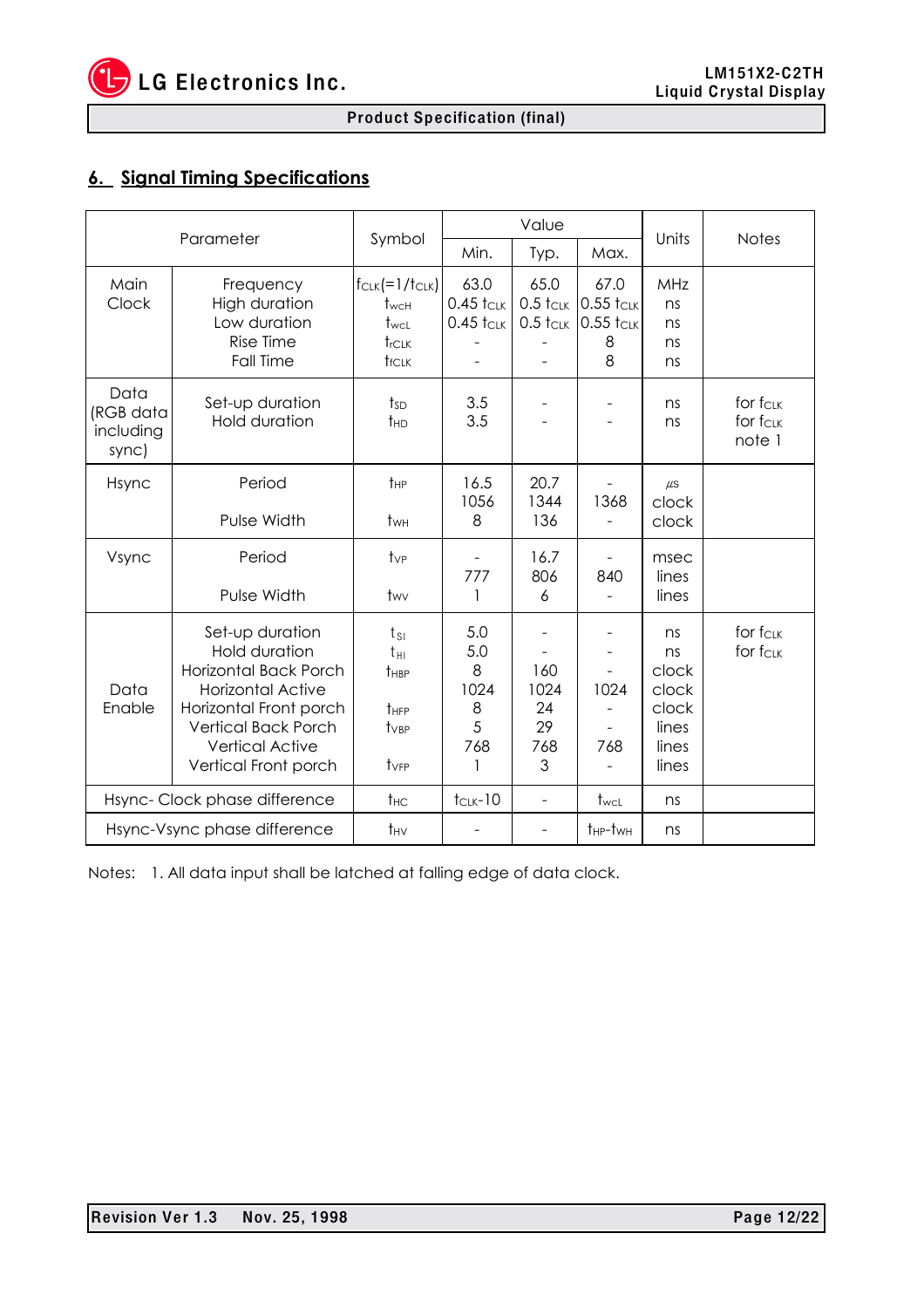

### **7. Signal Timimg Waveforms**

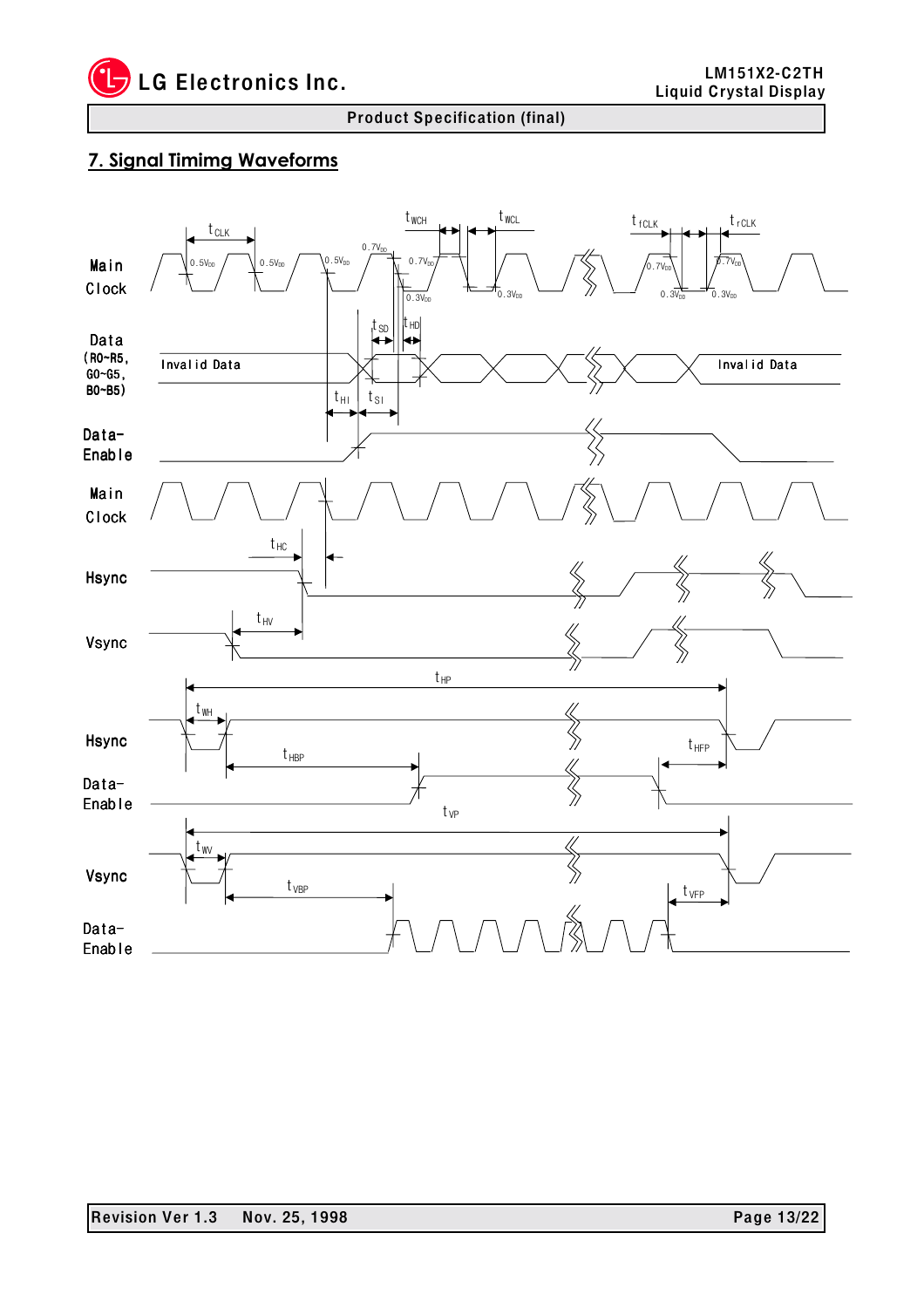

### **8. Color Input Data References**

The brightness of each primary color(red, green and blue) is based on the 6-bit gray scale data input for the color; the higher the binary input, the brighter the color. The table below provides a reference for color versus data input.

|              |                        |               | Input Color Data |                          |                                  |                     |                                  |                  |                              |                          |                |                |                          |                          |                |                |                |                  |                  |                |
|--------------|------------------------|---------------|------------------|--------------------------|----------------------------------|---------------------|----------------------------------|------------------|------------------------------|--------------------------|----------------|----------------|--------------------------|--------------------------|----------------|----------------|----------------|------------------|------------------|----------------|
|              | Red                    |               |                  |                          |                                  |                     |                                  |                  | Green                        |                          |                |                | Blue                     |                          |                |                |                |                  |                  |                |
|              |                        |               |                  | <b>MSB</b>               |                                  |                     | <b>LSB</b><br><b>MSB</b>         |                  |                              | <b>LSB</b>               |                |                | <b>MSB</b>               |                          |                |                |                | <b>LSB</b>       |                  |                |
|              |                        |               | R5               | R4                       | R <sub>3</sub>                   | R <sub>2</sub>      | R <sub>1</sub>                   | R <sub>0</sub>   | G <sub>5</sub>               | G4                       | G <sub>3</sub> | G <sub>2</sub> | G <sub>1</sub>           | G <sub>0</sub>           | <b>B5</b>      | <b>B4</b>      | B <sub>3</sub> | B <sub>2</sub>   | B <sub>1</sub>   | B <sub>O</sub> |
|              | <b>Black</b>           |               | 0                | $\mathbf 0$              | $\mathbf 0$                      | $\mathbf 0$         | 0                                | 0                | $\mathbf 0$                  | $\mathbf 0$              | $\mathbf 0$    | $\mathbf 0$    | $\mathbf 0$              | $\mathbf 0$              | $\mathbf 0$    | 0              | $\mathbf 0$    | $\mathbf 0$      | $\mathbf 0$      | 0              |
|              | Red(63)                |               |                  | 1                        | 1                                | 1                   | 1                                |                  | 0                            | 0                        | $\mathbf 0$    | $\mathbf 0$    | 0                        | 0                        | 0              | 0              | 0              | $\mathbf 0$      | 0                | 0              |
|              | Green(63)              |               | 0                | 0                        | 0                                | $\mathsf{O}\xspace$ | 0                                | 0                | $\mathbf{1}$                 | 1                        | 1              | 1              | 1                        | 1                        | 0              | 0              | $\Omega$       | 0                | 0                | $\Omega$       |
| <b>Basic</b> | Blue(63)               |               | 0                | 0                        | 0                                | 0                   | 0                                | 0                | 0                            | 0                        | $\mathbf 0$    | 0              | 0                        | 0                        |                | 1              |                |                  |                  |                |
| Colors       | Cyan                   |               | 0                | 0                        | 0                                | $\mathbf 0$         | 0                                | 0                | 1                            | 1                        |                |                |                          | 1                        | 1              | 1              |                |                  | 1                |                |
|              | Magenta                |               |                  | 1                        | 1                                | 1                   |                                  |                  | 0                            | 0                        | $\mathbf 0$    | 0              | 0                        | 0                        | 1              | 1              |                | 1                | 1                |                |
|              | Yellow                 |               |                  |                          | 1                                | 1                   |                                  |                  | 1                            | 1                        |                |                |                          | 1                        | 0              | 0              | 0              | 0                | 0                | 0              |
|              | White                  |               |                  | 1                        | 1                                | 1                   |                                  |                  | 1                            | 1                        |                |                |                          | 1                        | 1              | 1              |                |                  | 1                |                |
|              | Red(0)                 | Dark          | $\overline{0}$   | 0                        | $\overline{0}$                   | $\overline{0}$      | $\overline{0}$                   | 0                | 0                            | $\overline{O}$           | $\mathbf 0$    | $\mathbf 0$    | $\mathbf 0$              | $\overline{O}$           | $\overline{0}$ | $\mathbf 0$    | $\overline{0}$ | $\mathbf 0$      | $\overline{0}$   | $\overline{0}$ |
|              | Red(1)                 |               | 0                | $\mathbf 0$              | $\mathbf 0$                      | $\mathbf 0$         | 0                                |                  | 0                            | $\mathbf 0$              | $\mathbf 0$    | 0              | 0                        | 0                        | 0              | 0              | 0              | $\mathbf 0$      | 0                | 0              |
|              | Red(2)                 |               | 0                | 0                        | 0                                | $\mathbf 0$         |                                  | 0                | 0                            | 0                        | $\mathbf 0$    | 0              | $\mathbf 0$              | 0                        | 0              | 0              | 0              | 0                | 0                | 0              |
| Red          |                        |               |                  |                          |                                  | ٠<br>$\bullet$      | $\bullet$                        |                  | $\ddot{\cdot}$               | $\ddot{\phantom{a}}$     | $\vdots$       | $\bullet$      |                          | $\bullet$                | $\ddot{\cdot}$ | $\vdots$       |                |                  | $\bullet$        |                |
|              | Red(61)                |               |                  | 1                        | 1                                | 1                   | 0                                |                  | 0                            | 0                        | $\mathbf 0$    | $\mathbf 0$    | $\mathbf 0$              | $\mathbf 0$              | $\mathbf 0$    | 0              | 0              | $\mathbf 0$      | 0                | 0              |
|              | Red(62)                |               |                  | 1                        | 1                                | 1                   |                                  | 0                | 0                            | 0                        | $\mathbf 0$    | 0              | 0                        | 0                        | 0              | 0              | 0              | 0                | 0                | 0              |
|              | Red(63)                | <b>Bright</b> |                  | $\mathsf{I}$             | 1                                | 1                   |                                  |                  | $\mathbf 0$                  | $\mathbf 0$              | $\mathbf 0$    | $\mathbf 0$    | $\mathbf 0$              | $\mathbf 0$              | $\mathbf 0$    | $\mathsf O$    | 0              | 0                | $\mathbf 0$      | 0              |
|              | Green(0)               | Dark          | 0                | 0                        | $\overline{0}$                   | $\mathbf 0$         | $\overline{O}$                   | $\mathbf 0$      | 0                            | $\overline{0}$           | $\overline{O}$ | $\overline{0}$ | $\overline{O}$           | 0                        | 0              | $\mathbf 0$    | $\overline{O}$ | $\mathbf 0$      | 0                | $\overline{O}$ |
|              | Green(1)               |               | 0                | 0                        | $\Omega$                         | 0                   | 0                                | 0                | 0                            | $\Omega$                 | 0              | 0              | 0                        | 1                        | 0              | 0              | 0              | 0                | 0                | 0              |
|              | Green(2)               |               | 0                | 0                        | 0                                | 0                   | 0                                | 0                | 0                            | 0                        | $\mathbf 0$    | 0              | 1                        | 0                        | 0              | 0              | 0              | 0                | 0                | 0              |
| Green        |                        |               |                  |                          |                                  | :                   |                                  |                  |                              |                          |                |                |                          |                          |                | $\vdots$       |                |                  | $\ddot{\cdot}$   |                |
|              | Green(61)              |               | 0                | 0                        | 0<br>0                           | 0<br>$\mathbf 0$    | 0                                | 0<br>$\mathbf 0$ | $\mathsf{I}$<br>$\mathbf{1}$ | 1<br>1                   |                |                | 0                        | 1                        | 0              | 0<br>0         | 0              | 0                | 0                | 0              |
|              | Green(62)<br>Green(63) | <b>Bright</b> | 0<br>0           | 0<br>$\mathsf{O}\xspace$ | 0                                | $\mathbf 0$         | 0<br>0                           | $\mathbf 0$      | $\mathbf{I}$                 | 1                        | 1              | 1              | 1                        | 0<br>1                   | 0<br>0         | 0              | 0<br>0         | 0<br>$\mathbf 0$ | 0<br>$\mathbf 0$ | 0<br>0         |
|              | Blue(0)                | Dark          | 0                | 0                        | $\mathbf 0$                      | $\mathbf 0$         | 0                                | $\mathbf 0$      | 0                            | 0                        | 0              | $\mathbf 0$    | $\mathbf 0$              | 0                        | 0              | 0              | $\overline{0}$ | 0                | 0                | 0              |
|              | Blue(1)                |               | 0                | 0                        | 0                                | 0                   | 0                                | 0                | 0                            | 0                        | $\mathbf 0$    | 0              | 0                        | 0                        | 0              | 0              | 0              | 0                | 0                |                |
|              | Blue(2)                |               | 0                | 0                        | $\Omega$                         | 0                   | 0                                | 0                | 0                            | 0                        | 0              | 0              | 0                        | 0                        | 0              | 0              | 0              | 0                |                  | O              |
| Blue         |                        |               |                  |                          |                                  | $\vdots$            |                                  |                  | $\ddot{\cdot}$               |                          | $\vdots$       | $\vdots$       |                          |                          |                |                |                |                  |                  |                |
|              | Blue(61)               |               | 0                | 0                        | $\bullet$<br>$\mathsf{O}\xspace$ | $\mathsf{O}\xspace$ | $\bullet$<br>$\mathsf{O}\xspace$ | $\mathbf 0$      | 0                            | $\bullet$<br>$\mathbf 0$ | $\mathsf O$    | 0              | $\bullet$<br>$\mathbf 0$ | $\bullet$<br>$\mathbf 0$ | 1              | $\bullet$<br>1 |                |                  | $\bullet$<br>0   |                |
|              | Blue(62)               |               | 0                | 0                        | 0                                | 0                   | 0                                | 0                | 0                            | 0                        | 0              | $\mathbf 0$    | 0                        | 0                        |                | 1              |                |                  |                  | 0              |
|              | Blue(63)               | <b>Bright</b> | 0                | 0                        | 0                                | 0                   | 0                                | 0                | 0                            | 0                        | 0              | 0              | 0                        | 0                        |                |                |                |                  |                  |                |

#### Table 5 COLOR DATA REFERENCE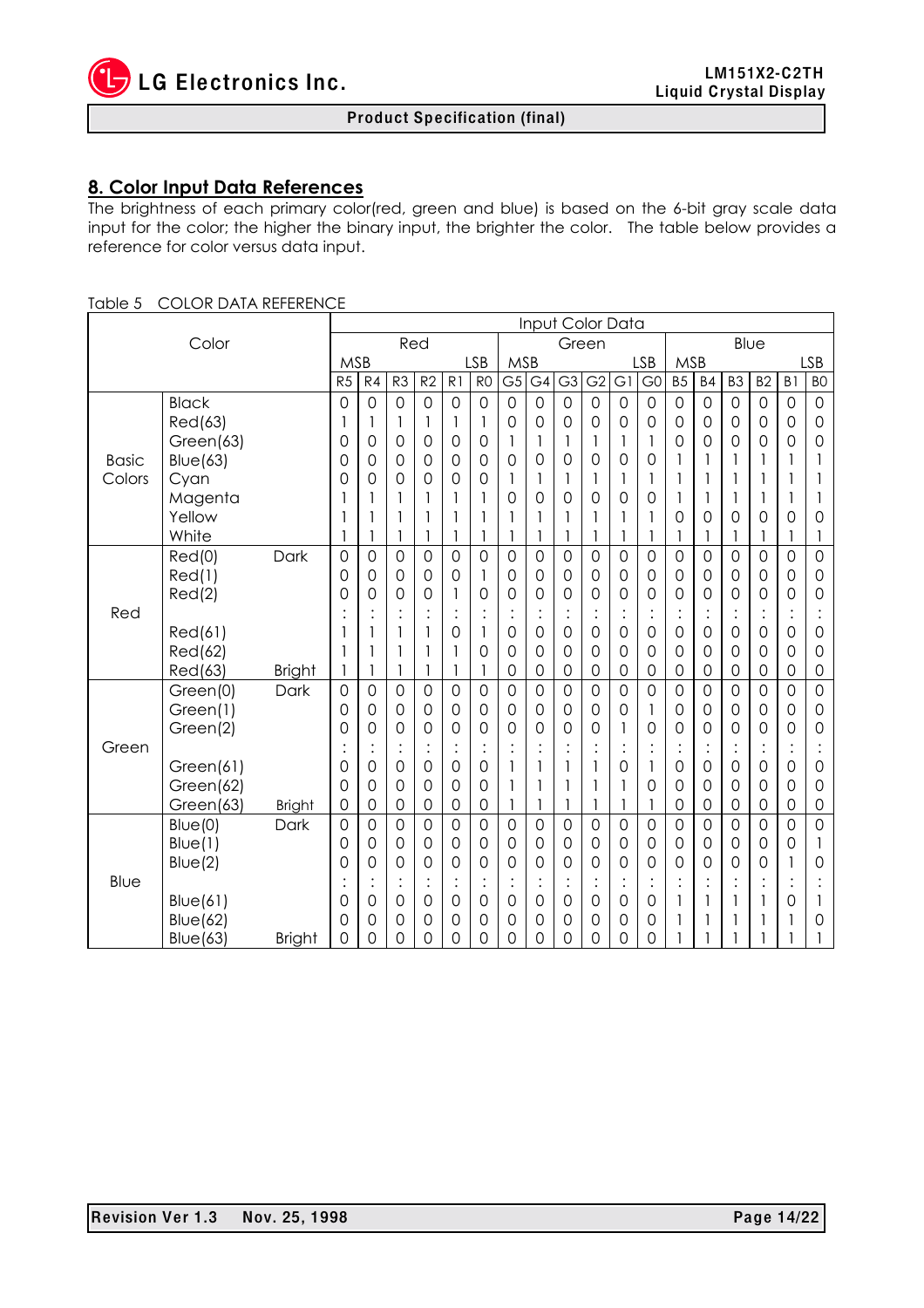

### 9. Power Sequences



- **T**<sub>1</sub>, **T<sub>6</sub>** : 10 ns  $\sim$  20 ms.
- **T**<sub>2</sub>, **T**<sub>5</sub> : 50 ms (max.)
- $\blacksquare$  **T<sub>3</sub>**, **T<sub>4</sub>** : 300 ms (min.)
- $\blacksquare$  **T**<sub>7</sub> : 500ms (min.)

Notes: 1. Please avoid floating state of interface signal at invalid period.

2. When the interface signal is invalid, be sure to pull down the power supply for LCD  $V_{DD}$  to 0V.

3. BackLight inverter power must be turn on after power supply for LCD and interface signal are valid.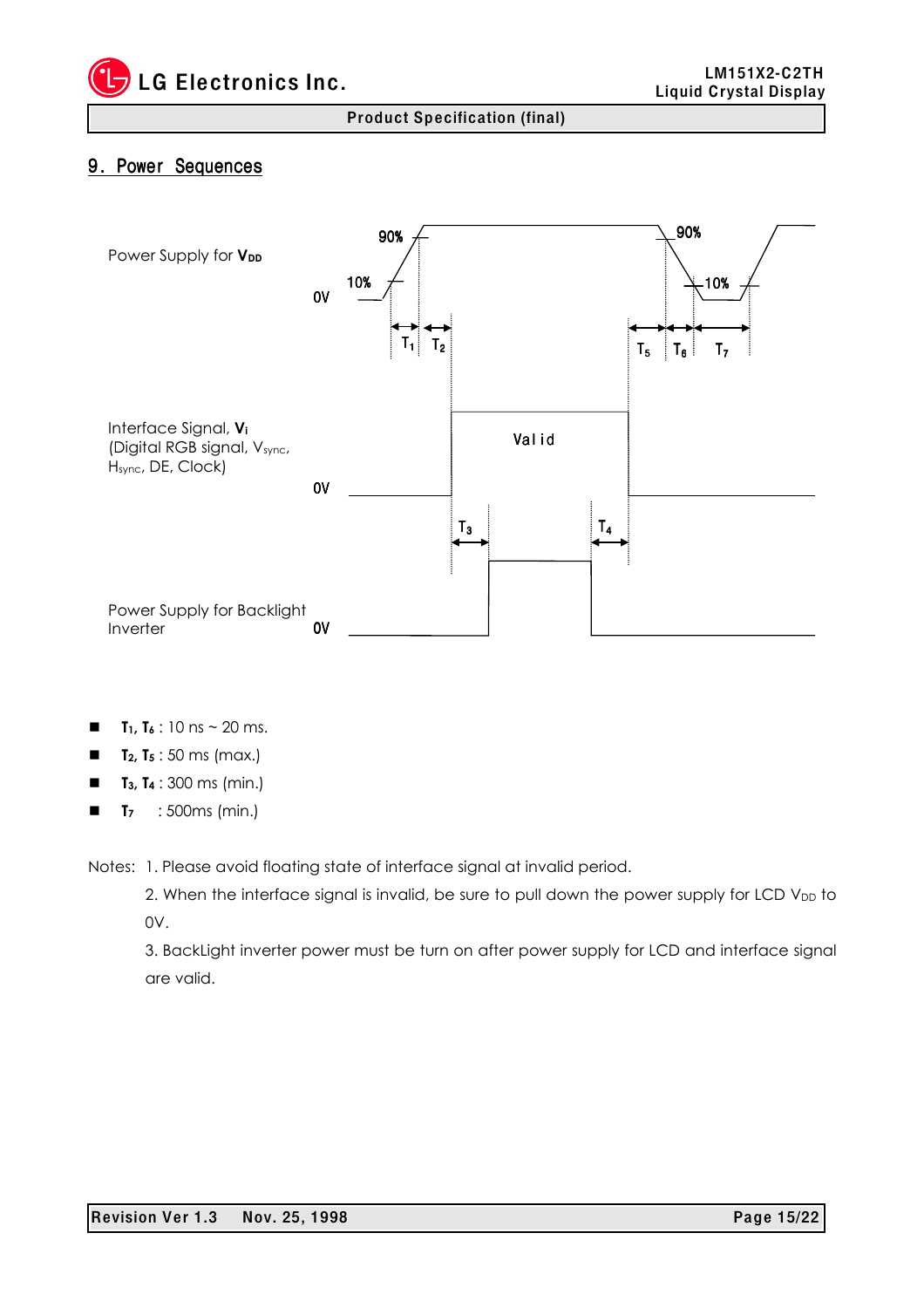

### **10. Mechanical Characteristics**

The chart below provides general mechanical characteristics for the model LM151X2 LCD. Please refer to appendix 2 regarding the detailed mechanical drawing of the LCD module.

| Parameter                                                | Value                                                              | Symbol | <b>Notes</b> |
|----------------------------------------------------------|--------------------------------------------------------------------|--------|--------------|
| Outside dimension<br>Width<br>Height<br><b>Thickness</b> | 352.6 (typ)<br>265.0 (typ)<br>18.5 (typ)                           | mm     |              |
| Bezel area<br>Width<br>Height                            | 311.2<br>234.4                                                     | mm     |              |
| Active area<br>Width<br>Height                           | 307.2<br>230.4                                                     | mm     |              |
| Weight                                                   | $1500$ (typ)<br>1600 (max)                                         | gram   |              |
| Front surface of LCD                                     | Hard coating 3H.<br>Anti-glare treatment<br>of the front polarizer |        |              |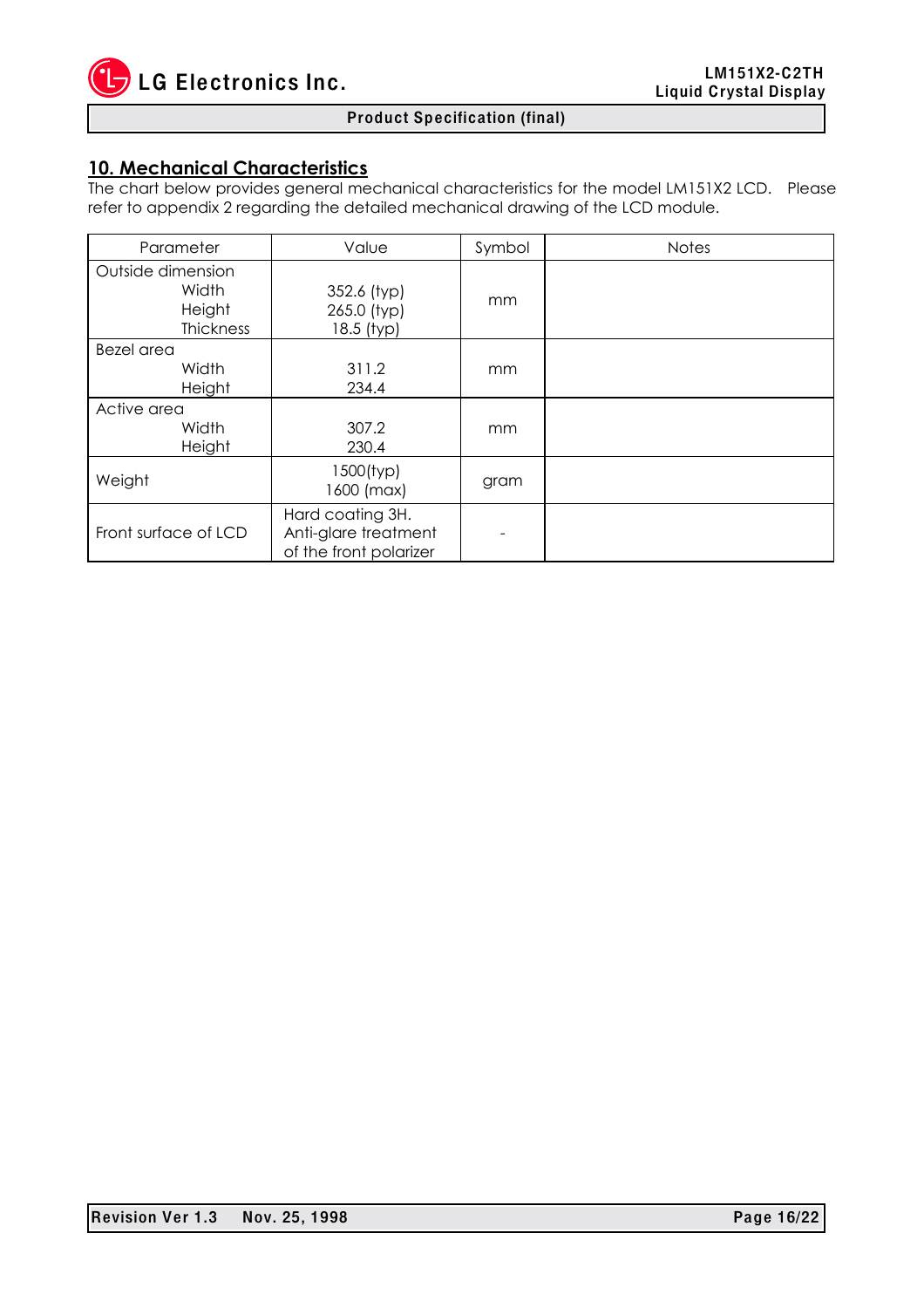

### **11. Environmental Specifications**

| <b>No</b>      |             | Test ITEM                         | Conditions                                                                                                                       |  |  |  |  |
|----------------|-------------|-----------------------------------|----------------------------------------------------------------------------------------------------------------------------------|--|--|--|--|
|                | Temperature | Operating<br>Non-operating        | $0^{\circ}$ ~ 50 $^{\circ}$ C<br>$-20^{\circ}C \sim 60^{\circ}C$                                                                 |  |  |  |  |
| $\overline{2}$ | Humidity    | Operating<br>Non-operating        | $20\% \sim 80\%$ RH (non-condensing)<br>$5\% \sim 95\%$ RH<br>(38.7°C maximum wet bulb temperature)                              |  |  |  |  |
| 3              |             | Altitude                          | Operating: 12,000ft<br>Storage : 40,000ft                                                                                        |  |  |  |  |
| 4              |             | Vibration test<br>(non-operating) | Waveform : Random<br>Vibration level: 1.0G RMS<br>Bandwidth: $10-200$ Hz<br>Duration: X, Y, Z, 20 min<br>one time each direction |  |  |  |  |
| 5              |             | Shock test<br>(non-operating)     | Shock level: 100G<br>Waveform: half sine wave, 2ms<br>Direction : $\pm X$ , $\pm Y$ , $\pm Z$<br>one time each direction         |  |  |  |  |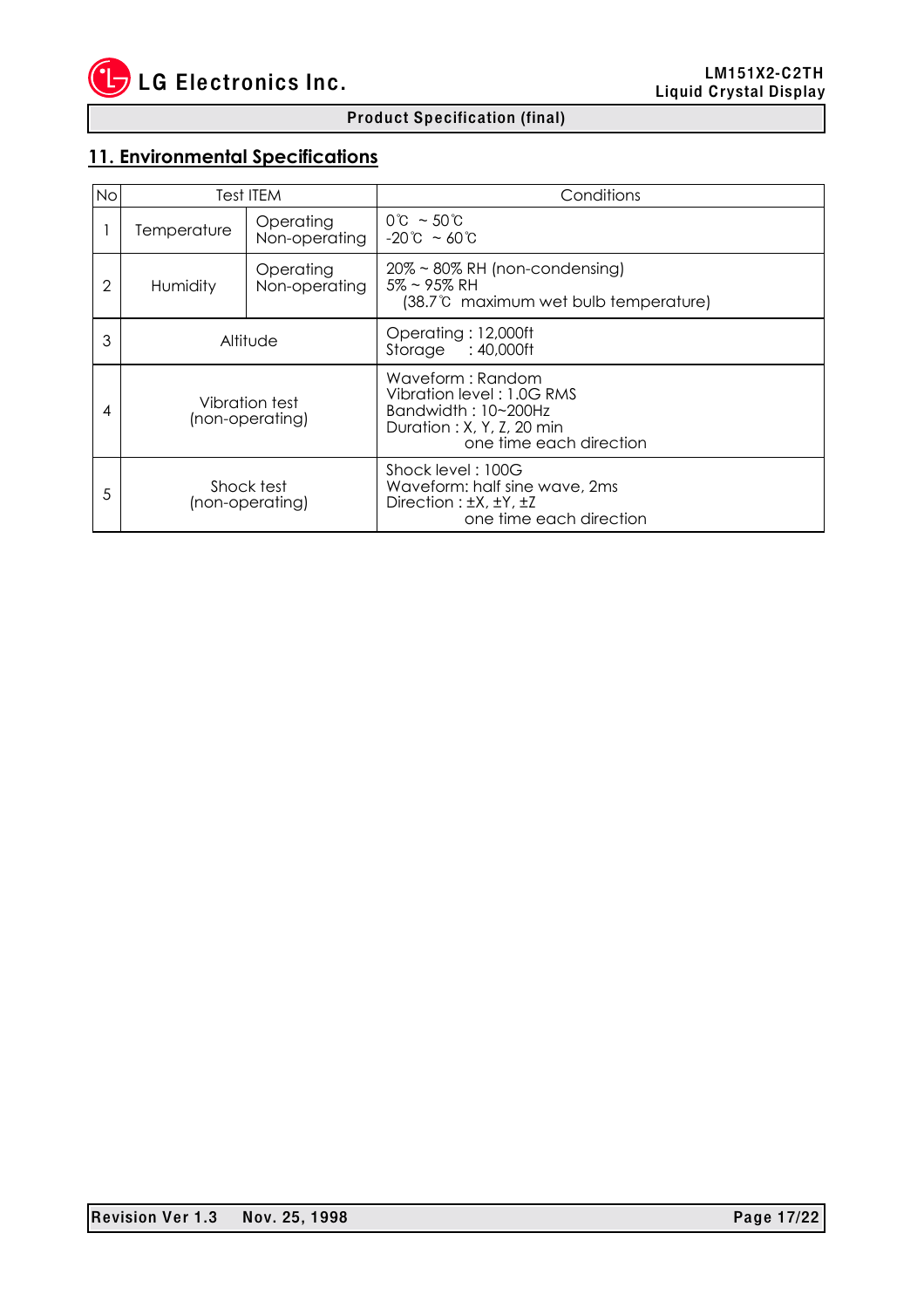

### **12. Designation of Lot Mark**

a) Lot Mark



A, B : DIVISION CODE C, D, E : MODEL CODE F : YEAR G : MONTH H, I, J, K, L : SERIAL NO.

Note : 1. YEAR

| <b>YEAR</b> | 89 | 90<br>ັ | ററ<br><u>_</u> | 93 | 94 | 95 | $\sim$<br>ັ | 98 | o٥ |
|-------------|----|---------|----------------|----|----|----|-------------|----|----|
| Mark        |    |         |                |    |    |    |             |    |    |

2. MONTH

| MONTH <sub>1</sub> |  |  | Jan.   Feb.   Mar.   Apr.   May   Jun.   Jun.   Aug.   Sep.   Oct.   Nov. |  |  |  | Dec. |
|--------------------|--|--|---------------------------------------------------------------------------|--|--|--|------|
| Mark               |  |  |                                                                           |  |  |  |      |

b) Location of Lot Mark

Serial NO. Is printed on the label. The label is attached to the backside of the LCD module. This is subject to change without prior notice.

### **13. Packing Form**

a) Package quantity in one box : 8 pcs

b) Box Size : 587mm×408mm×378mm

Note : 1. Please, refer to appendix 3 regarding the detailed packing assembly drawing.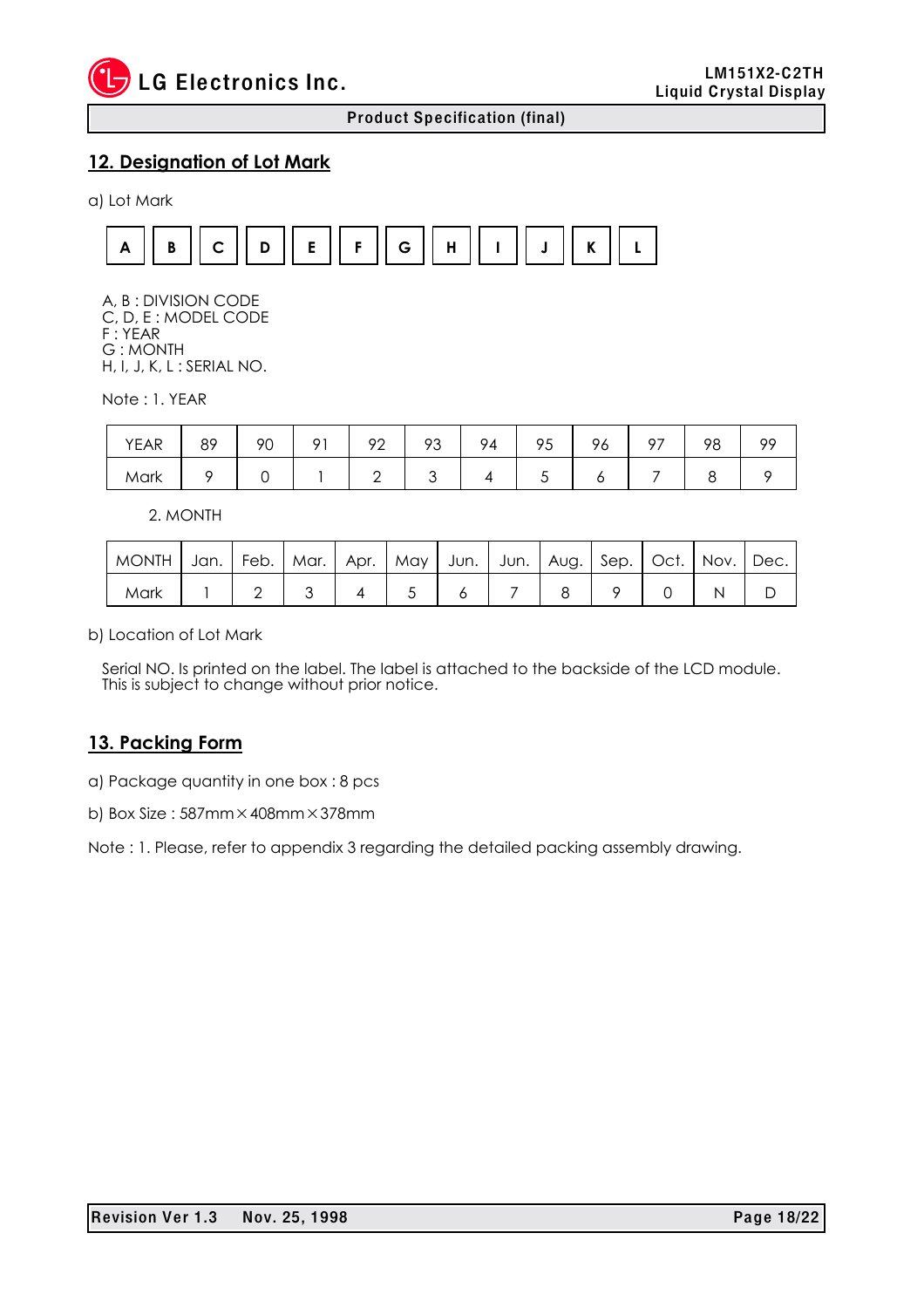LG Electronics Inc. **LG Electronics** Inc.

#### Product Specification (final)

### **14. PRECAUTIONS**

Please pay attention to the followings when you use this TFT-LCD module with Back-light unit.

- 1)You must mount Module using mounting holes arranged in 4 corners.
- 2) Be sure to turn off the power when connecting or disconnecting the circuit.
- 3) Note that the polarizers are easily damaged. Pay attention not to scratch or press this surface with any hard object.
- 4) When the LCD surface become dirty, please wipe it off with a soft material. (ie. cotton ball)
- 5) Protect the module from the ESD as it may damage the electronic circuit (C-MOS). Make certain that treatment person's body are grounded through wrist bend.
- 6) Do not disassemble the module and be careful not to incur a mechanical shock that might occur during installation. It may cause permanent damage.

7) Do not leave the module in high temperatures, particularly in areas of high humidity for a long time.

8) The module not be expose to the direct sunlight.

9) Avoid contact with water as it may a short circuit within the module.

10) Do not apply invalid signal, especially very high frequency data clock and Hsync. Invalid signal causes improper shutdown of DC/DC converter in LCM or permanent damage to LCD module. (If DC/DC converter in LCM is in shutdown state, LCM shows only white screen. Then please turn off and on once LCM power.)

11) If the LCM displays the same pattern continuously for a long period of time, it can be the image sticking to the screen.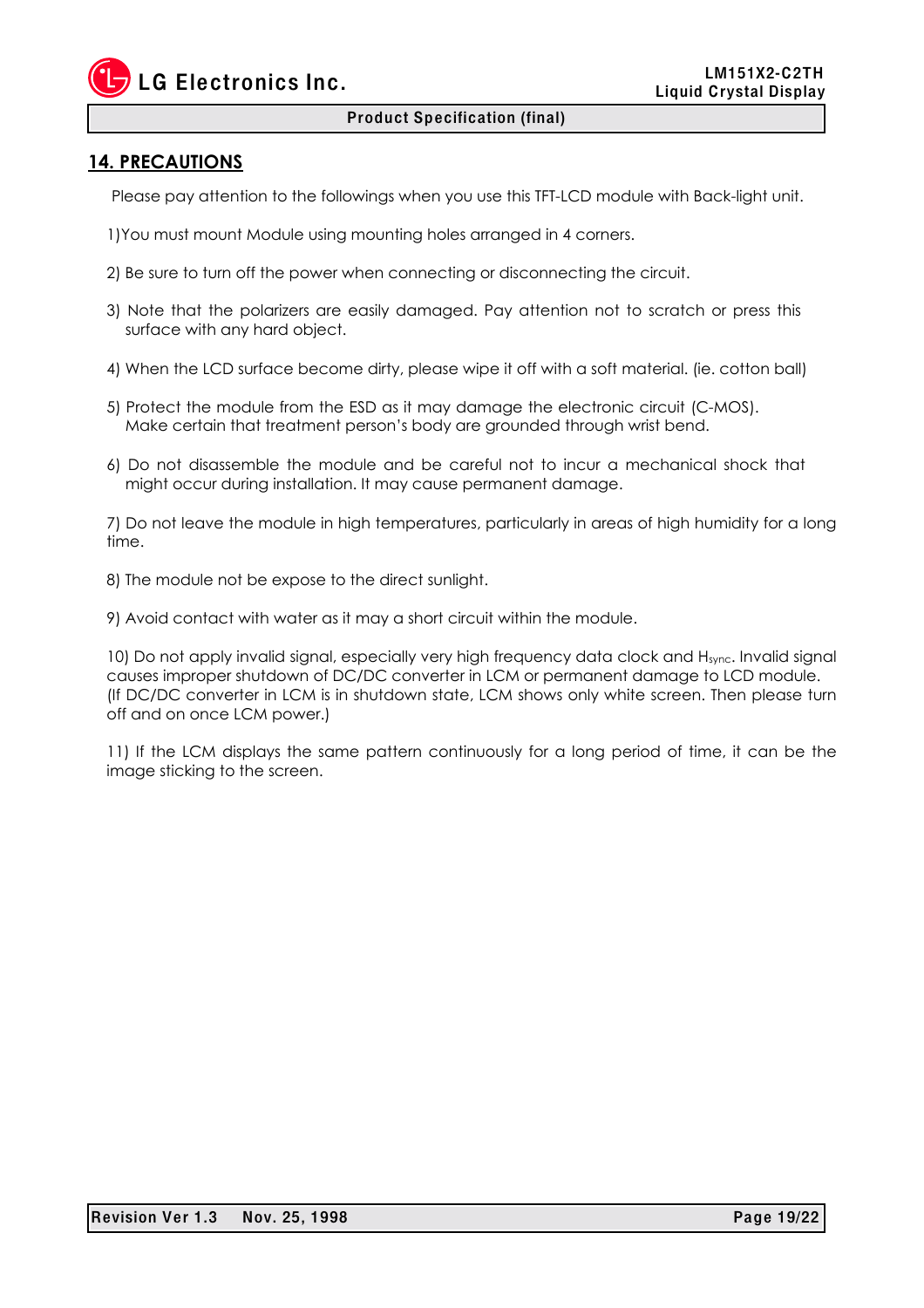

### 15. **APPENDIX 1 : Outline Drawings**

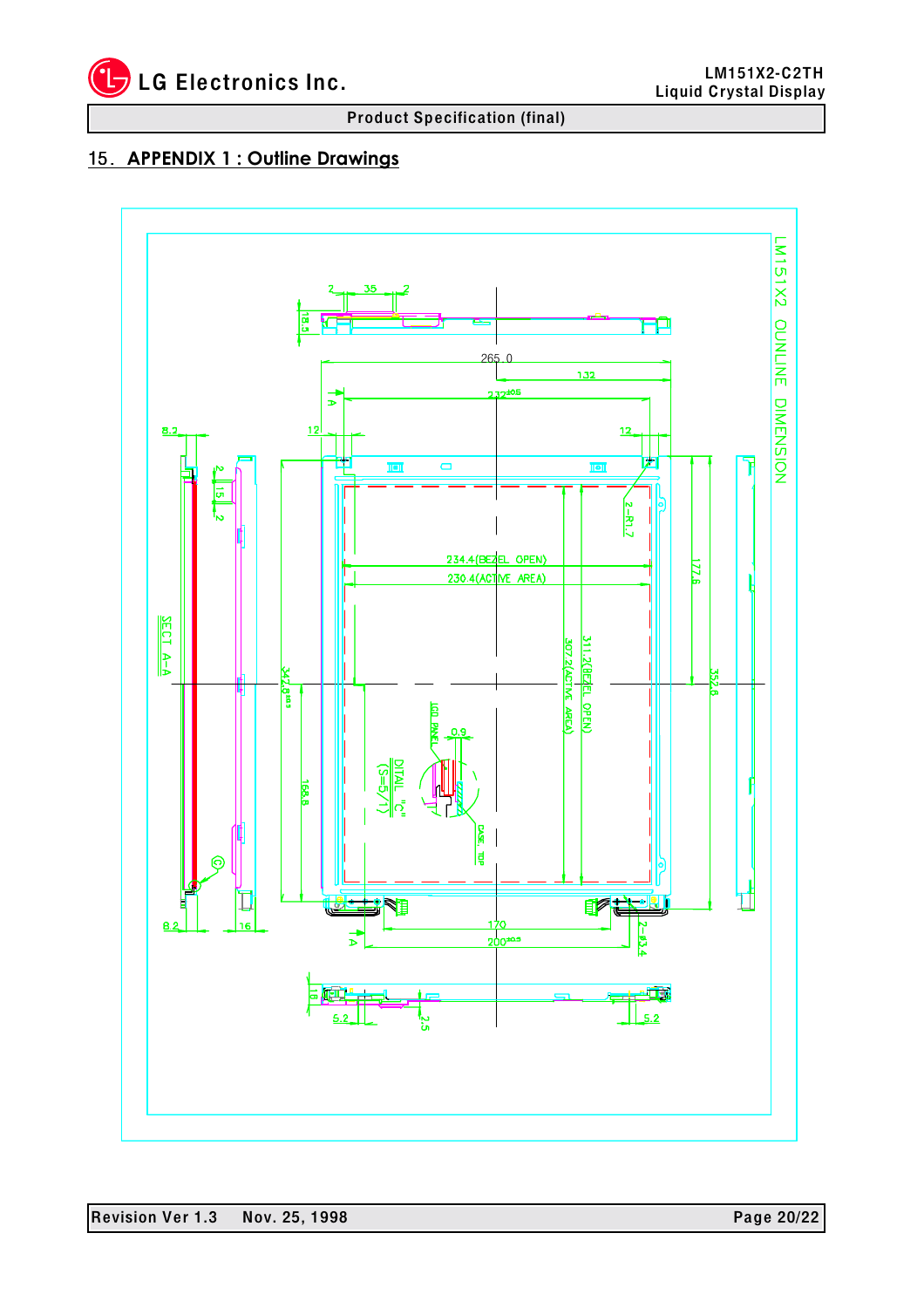

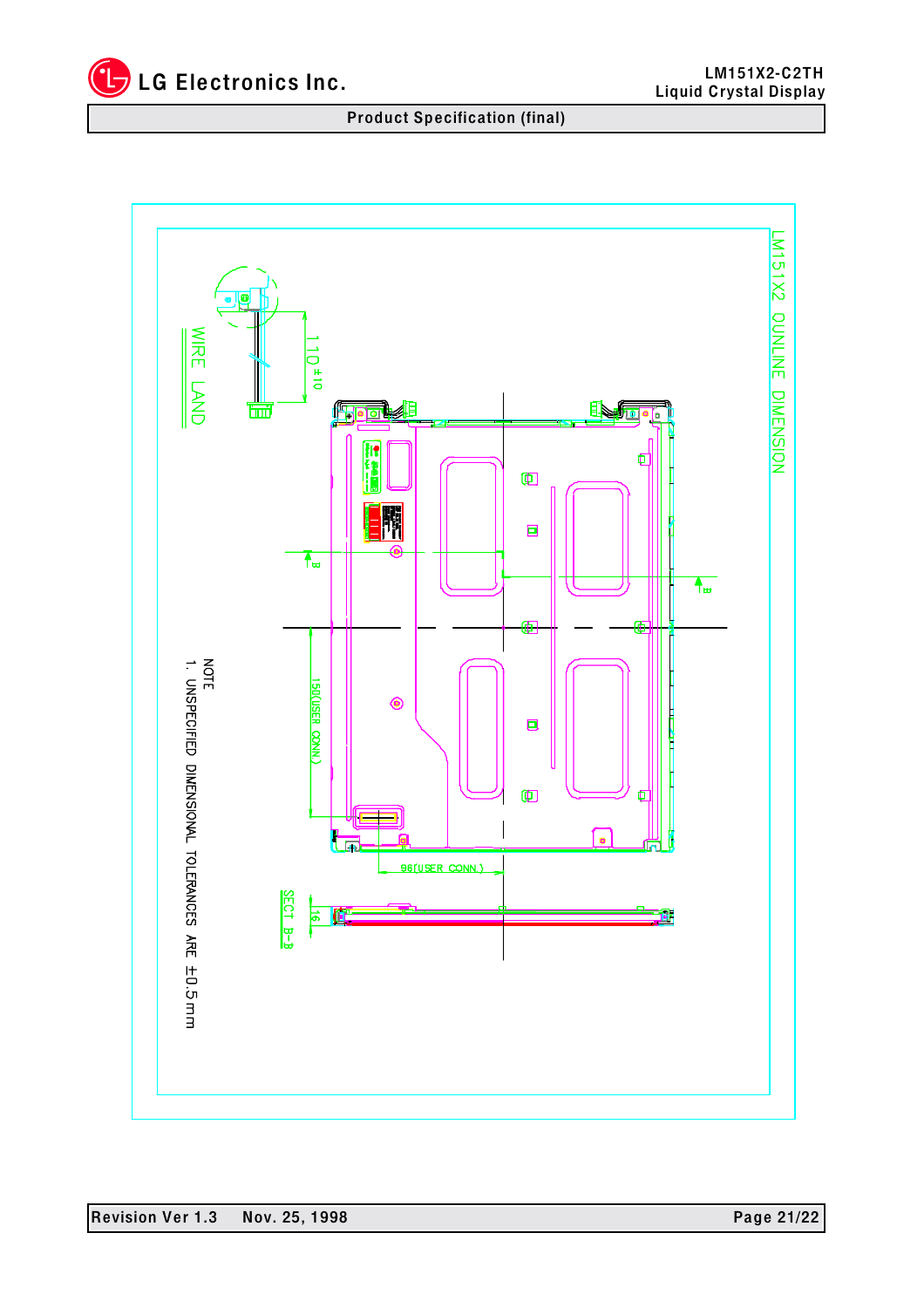

### **16. APPENDIX 2 : Packing Assembly Drawings**